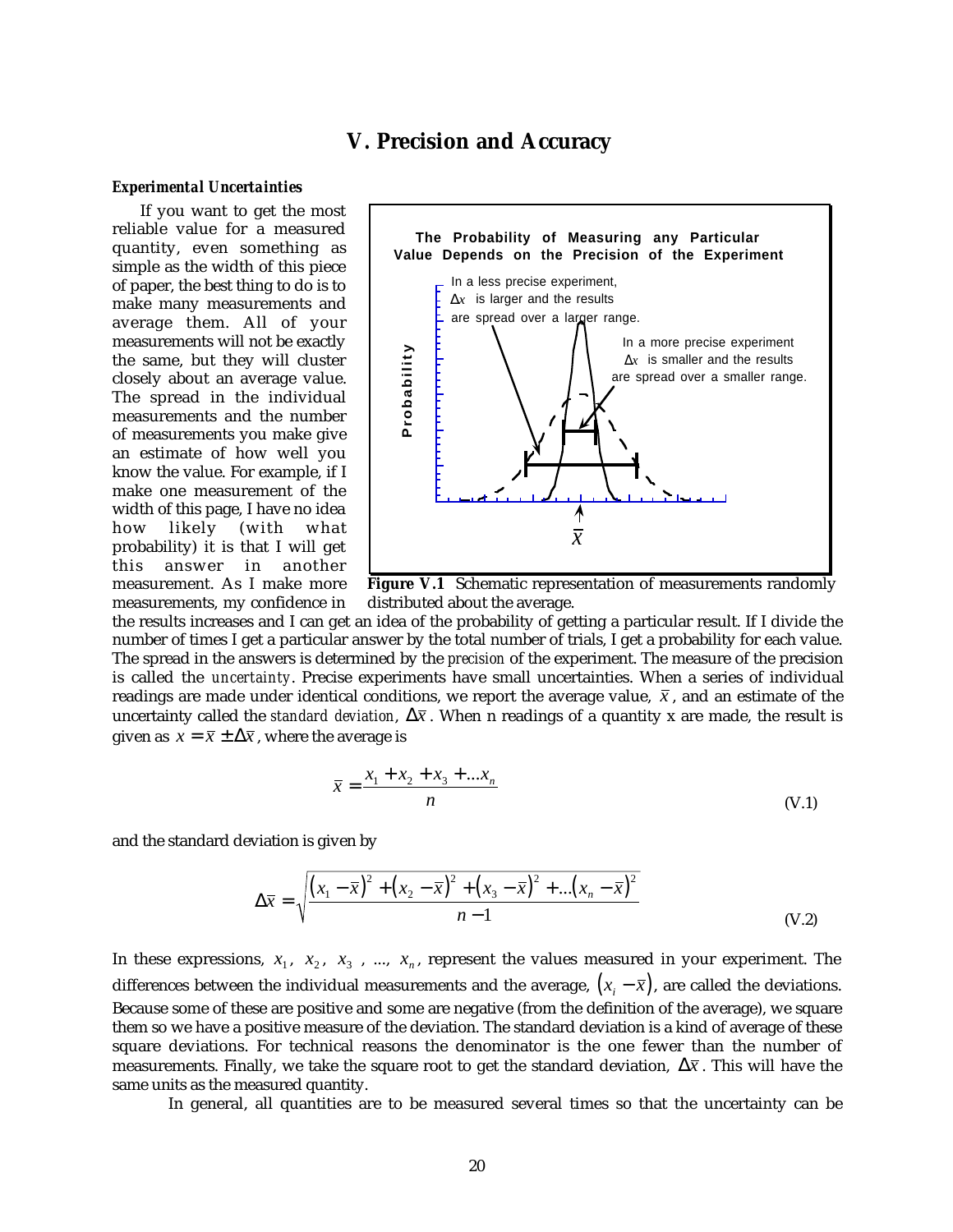estimated. In most cases, five measurements should be done and the standard deviation used as this estimate. In some cases more or fewer will be required and will usually be stated in the project description. When in doubt, consult your laboratory instructor.

This method applies to situations where the precision in the measurement is limited by something other than the instrument. For example, if I use a stopwatch to time the oscillations of a pendulum, the precision is not determined by the accuracy of the timer, but by the technique (timing one or many oscillations), the construction of the pendulum (does it not swing long enough to get a good measurement?), and the period (is it too short to measure?) among other things. In this case, repeating measurements can average out some of these uncertainties. This also applies to distance measurements when using a secondary standard or when the meter stick or ruler must be moved. If you measure the distance with a string or a bicycle wheel and then measure that to get the data, repeated measurement is necessary. Also, if you measure a distance by moving the meter stick, the alignment errors are random and repeated measurement will let you average these out.

There are measurements for which repeating the process gives little or no information about the uncertainties. This occurs when using a voltmeter or ammeter and may occur when using a meter stick. When using an analog meter (one with a scale and a pointer), the uncertainty is determined not by the reproducibility of the measurement but by your ability to read the instrument. If, for example, you are using a voltmeter on a scale which has smallest divisions of 0.2 volts, then a reasonable estimate of the uncertainty in your data is  $\pm 0.1$  volts or  $1/2$  the smallest marked division. This is different from the discussion above about standard deviations because it is the precision with which the meter can be *read* that is the limiting factor, not the ultimate precision of the meter. This situation is often encountered when using a meter stick. It may be that the marks on the stick are very precisely positioned, implying that we'd know the distance quite accurately. However, we can only record the distance as accurately as we can *read* the scale. Thus, when measuring distances shorter than the ruler, the limit on the precision of the measurement is the size of the smallest division on the scale.

When using a digital meter, the uncertainty is given by the number of significant figures displayed. Suppose your meter reads 1.275 volts. Here you are given data with four significant figures. Since we don't know the fourth place to the right of the decimal (the meter doesn't supply it), we can only assume that the uncertainty is no larger than  $\pm 0.0005$  volts or  $\pm 5$  in the first unspecified decimal place.

In summary then, uncertainties are found as follows:

| <b>Tuble</b> via <i>included</i> of community uncertainties. |                                                                                                           |  |  |
|--------------------------------------------------------------|-----------------------------------------------------------------------------------------------------------|--|--|
|                                                              | <b>ability to read instrument</b> All quantities are to be measured several times so that the uncertainty |  |  |
| more precise than method                                     | can be estimated. In most cases, five measurements should be done                                         |  |  |
|                                                              | and the standard deviation used as this estimate. In some cases more                                      |  |  |
|                                                              | or fewer will be required and will usually be stated in the lab                                           |  |  |
|                                                              | instructions. When in doubt, consult your laboratory instructor.                                          |  |  |
|                                                              | analog meter or unmoved The standard deviation is taken to be equal to $1/2$ of the smallest              |  |  |
| meter stick                                                  | division on the scale in use.                                                                             |  |  |
| (ability to read the meter less                              |                                                                                                           |  |  |
| precise than the method)                                     |                                                                                                           |  |  |
| digital meter                                                | The standard deviation is taken to be $\pm 5$ in the first unspecified                                    |  |  |
|                                                              | decimal place.                                                                                            |  |  |

In lecture you learn that there are two equally important portions of an answer: the value and the units. When you solve a problem in the text book and report that a force is 3.0, this doesn't tell you the answer. If you report the value and the units so that the answer is, say, 3.0 Newtons, then the reader knows what your answer means. The reported quantity isn't just math anymore, it conveys physical information. If either of these is missing, the answer is wrong. When doing experimental science (in any field!), there is a third, equally important component: the uncertainty. When you report an experimental result, a statement of the precision is required. The measurement of a distance with a string that stretches will be less certain than a distance measured with a steel tape. **These uncertainties are not errors in the usual sense!** A measurement can be made twice with no mistakes and still give different results. These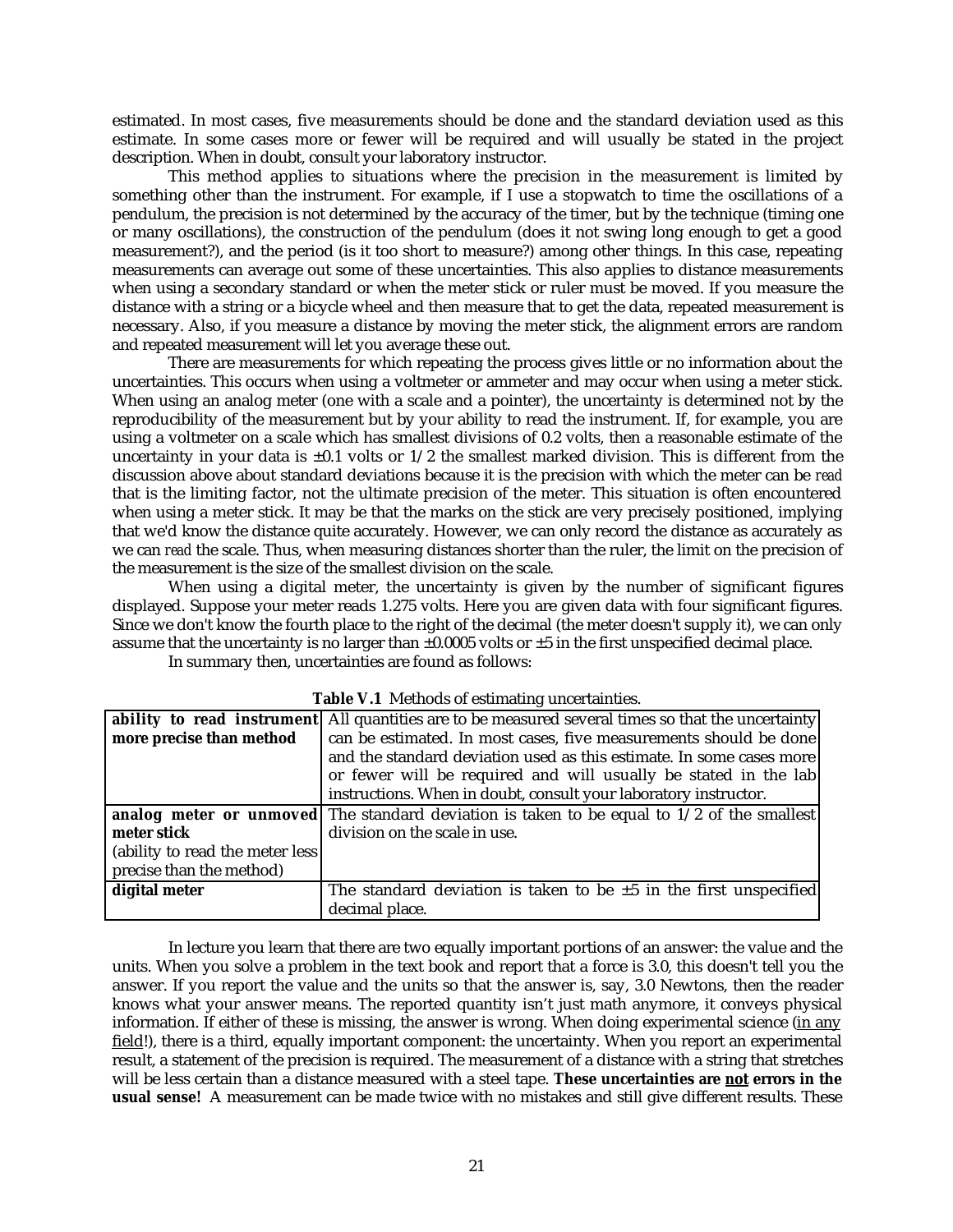uncertainties are a measure of the precision of the experiment. Ultimately, these differences arise from random fluctuations in the underlying physical processes. For example, suppose I want to measure the time required for a pendulum to make 10 oscillations. If I do this several times, then on average, I'll record a reasonably accurate time. But any one of my measurements could be different from the average because estimating when the pendulum has completed exactly 10 oscillation is very hard. But if I'm careful and repeat the experiment several times, I can have some assurance that any bias from this effect will average out, giving me an accurate result. Nevertheless, the precision of the experiment is determined by the spread (standard deviation) in the individual answers. Reporting the uncertainty gives others an indication of how well the measured quantity is determined. As will be discussed below, the *precision* of an experiment is different from the *accuracy*.

#### *Absolute and Relative Uncertainties*

Any measurement you make has an uncertainty (precision) associated with it. There will be an uncertainty even in a single measurement but we don't usually know what it is. Such an uncertainty can be measured and reduced by repeating measurements and applying the methods of the previous section. The measurement and its uncertainty are stated as  $\bar{x} \pm \Delta \bar{x}$ . Typical results of measurements might be a length of  $(6.37 \pm 0.02)$  cm, a temperature of  $(47 \pm 1)$ °C, or a mass of  $(487.2 \pm 0.7)$  g.

If the result of a length measurement of a particular object is reported as  $(2.08 \pm 0.05)$  m, we mean that the uncertainty in the length is 0.05 m. It is common to refer to this uncertainty as the *absolute uncertainty* in the measurement. The spread in values (± 0.05 m) is the range within which other measurements most probably fall. The uncertainty is absolute in the sense that it is stated in the same physical units as the quantity measured.

The *relative* or *fractional uncertainty* and *percent uncertainty* are also useful ways to express the uncertainties. These are defined and illustrated in tableV.2.

| Quantity                                     | <b>Definition</b>                                  | <b>Example</b><br>if $x = (2.08 \pm 0.05)$ m, then |
|----------------------------------------------|----------------------------------------------------|----------------------------------------------------|
| <b>Absolute Uncertainty</b>                  | $\Delta \bar{x}$ of the individual<br>measurements | 0.05 <sub>m</sub>                                  |
| <b>Relative or Fractional</b><br>Uncertainty | $\Delta \overline{x}$                              | $\frac{0.05m}{0.02} = 0.02$<br>2.08m               |
| <b>Percent Uncertainty</b>                   | $\frac{\Delta \bar{x}}{\Delta \times 100\%}$       | $\frac{0.05m}{\sim} \times 100\% = 2\%$<br>2.08m   |

**Table V.2** Definition of absolute, relative and percent uncertainty.

Usually when reporting a measured value, we give the absolute uncertainty. As you will see in the next sections, relative uncertainties are important when multiplying or dividing two measured quantities and percent uncertainties are most useful when assessing the accuracy of the experiment.

#### *Propagation of Uncertainties*

Knowing the precision of a measured quantity is often only the beginning. Usually, the quantity we are after requires that several measured quantities be combined to give the desired result. To understand how to find the uncertainty in a calculated result, we must recall what the uncertainties mean. If we were to simply add up the uncertainties, we would overestimate the total uncertainty since it is unlikely that all measurements are off in the same direction by the maximum amount. So that the uncertainty in the sum has the same meaning as the individual uncertainties, we must combine them in a way that is consistent with the definition of the standard deviation.

Often we must combine data with uncertainties together with numbers that have no uncertainties. For example, if we measure the period of rotation, *T*, of a mass moving in a circle with radius *r*, then the linear speed of the object is given by  $ν = \frac{2πr}{T}$ . The  $2π$  factor is an exact number with no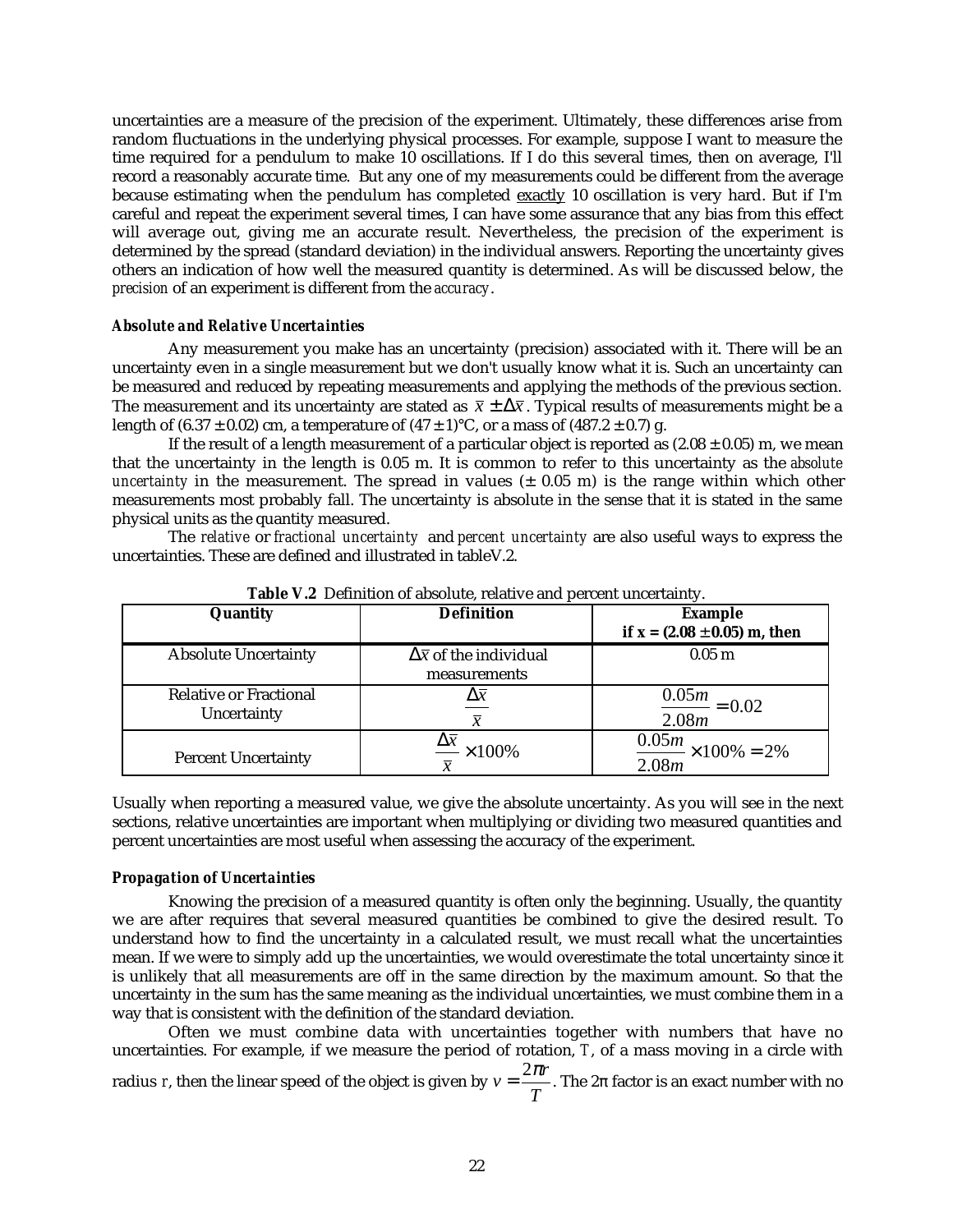uncertainty. We must consider its effect on the uncertainty of the final answer as well. The rules for computing answers using the equations we find in physics are given in table V.3.

| Quantity          | <b>Value</b>                                                                                  | <b>Uncertainty</b>                                                                                                              |
|-------------------|-----------------------------------------------------------------------------------------------|---------------------------------------------------------------------------------------------------------------------------------|
| Average           | $\bar{x} = \frac{x_1 + x_2 + x_3 + \dots + x_n}{x_1 + x_2 + \dots + x_n}$<br>$\boldsymbol{n}$ | $\Delta \bar{x} = \sqrt{\frac{(x_1 - \bar{x})^2 + (x_2 - \bar{x})^2 + (x_3 - \bar{x})^2 +  (x_n - \bar{x})^2}{n - 1}}$          |
| Sum               | $\overline{z} = a\overline{x} + b\overline{y}$                                                | $\Delta \bar{z} = \sqrt{(a\Delta \bar{x})^2 + (b\Delta \bar{y})^2}$                                                             |
| <b>Difference</b> | $\overline{z} = a\overline{x} - b\overline{y}$                                                |                                                                                                                                 |
| Product           | $\overline{z} = a\overline{x} \ \overline{y}$                                                 |                                                                                                                                 |
| Quotient          | $\overline{z} = a^{\overline{x}}$                                                             | $\Delta \bar{z} = \bar{z} \sqrt{\left(\frac{\Delta \bar{x}}{\bar{x}}\right)^2 + \left(\frac{\Delta \bar{y}}{\bar{y}}\right)^2}$ |
| Square root       | $\overline{z} = a\sqrt{x}$                                                                    | $\Delta \bar{z} = \frac{1}{2} \bar{z} \left( \frac{\Delta \bar{x}}{\bar{x}} \right)$                                            |
| Square            | $\overline{z} = a\overline{x}^2$                                                              | $\Delta \bar{z} = 2 \bar{z} \left( \frac{\Delta \bar{x}}{\bar{x}} \right)$                                                      |

**Table V.3** Rules for propagating uncertainties through a calculation. Numbers with no uncertainties are denoted by *a*, and *b*.

As an example, suppose that you have five measurements of the length, L, and width, W, of a board

**Table V.4** Sample data set representing the measurement of the length and width of a board.

| <u>н.</u> | 32.7 cm | 33.0 cm | 32.5 cm | 33.1 cm           | 32.6 cm               |
|-----------|---------|---------|---------|-------------------|-----------------------|
| W         | 15.7 cm | 15.8 cm | 15.5 cm | $15.6 \text{ cm}$ | 15.7<br>$\mathbf{cm}$ |

With this data set, the uncertainties for each type of calculation can be illustrated.

### **Averages and Uncertainties**

We can find the average length of the board as

$$
\overline{L} = \frac{32.7cm + 33.0cm + 32.5cm + 33.1cm + 32.6cm}{5} = 32.8cm
$$
 (V.3)

and the uncertainty,  $\Delta \overline{L}$ , is found to be

$$
\Delta \overline{L} = \sqrt{\frac{(32.7cm - 32.8cm)^2 + (33.0cm - 32.8cm)^2 + (32.5cm - 32.8cm)^2 + (33.1cm - 32.8cm)^2 + (32.6cm - 32.8cm)^2}{4}} = 0.259cm
$$
 (V.4)

When reporting an experimental result, the uncertainty should never be given to more than 1 significant figure so the length of the board would be reported as  $L = (32.8 \pm 0.3)$  cm. See section V for a more detailed discussion of the relationship between uncertainties and significant figures.

Similarly, the average width,  $\overline{W}$ , of the board is

$$
\overline{W} = \frac{15.7cm + 15.8cm + 15.5cm + 15.6cm + 15.7cm}{5} = 15.7cm
$$
\n(V.5)

and the uncertainty in the average is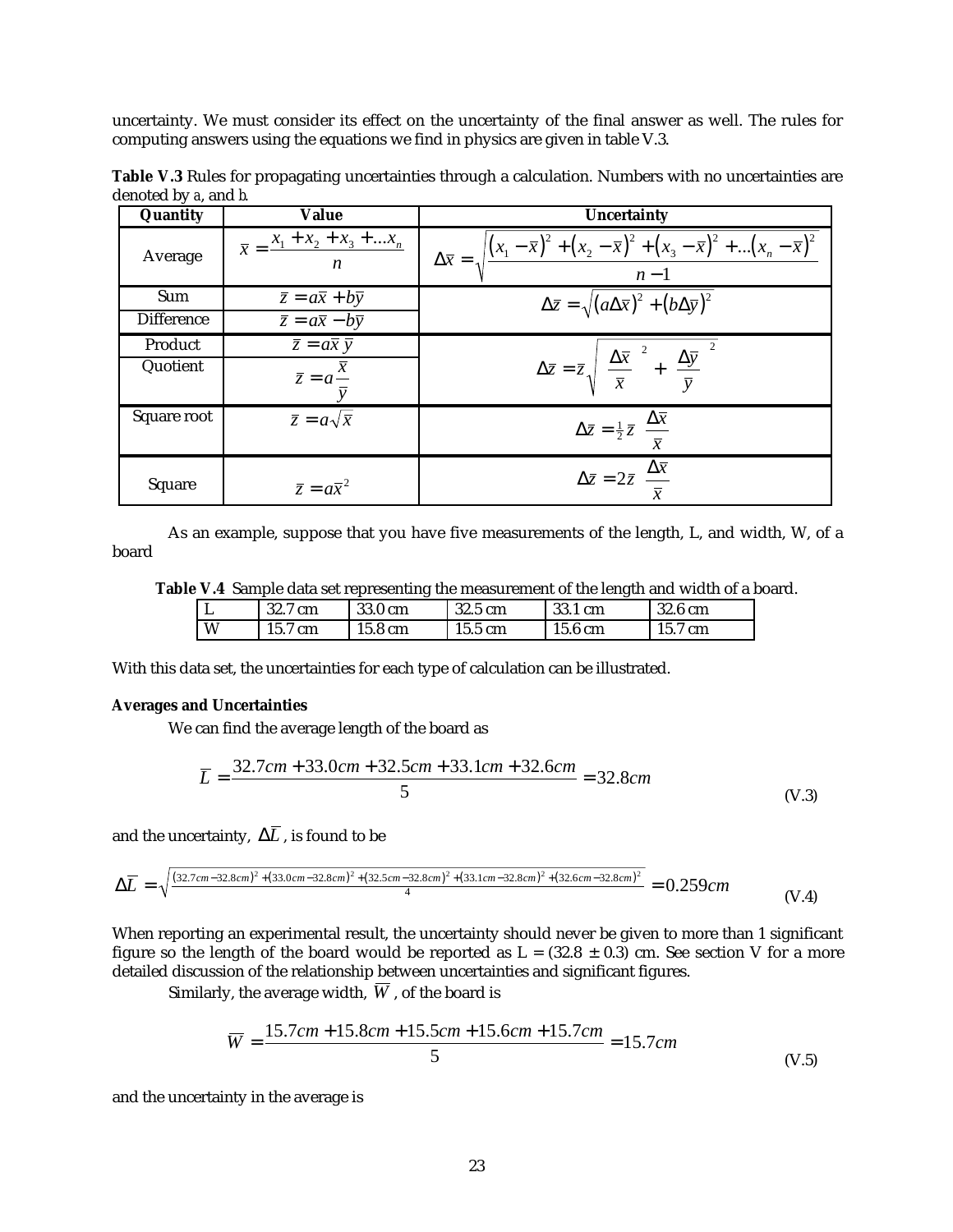$$
\Delta \overline{W} = \sqrt{\frac{\left(15.7cm - 15.7cm\right)^2 + \left(15.8cm - 15.7cm\right)^2 + \left(15.5cm - 15.7cm\right)^2 + \left(15.6cm - 15.7cm\right)^2 + \left(15.7cm - 15.7cm\right)^2}{4}} = 0.122cm
$$
\n(V.6)

We would report the width of the board as  $W = (15.7 \pm 0.1)$  cm.

#### **Sum**

To find the sum of these two numbers, we add the average values to get

$$
\overline{S} = \overline{L} + \overline{W} = 32.8cm + 15.7cm = 48.5cm
$$
 (V.7)

and the uncertainty in this quantity is

$$
\Delta \overline{S} = \sqrt{\left(\Delta \overline{W}\right)^2 + \left(\Delta \overline{L}\right)^2} = \sqrt{\left(0.1cm\right)^2 + \left(0.3cm\right)^2} = 0.3cm
$$
 (V.8)

giving S=(48.5 ±0.3) cm. Note that in this example both *a* and *b* in table V.3 are equal to 1.

As an example of computing the uncertainties when *a* and *b* are not equal to unity, consider case of computing not simply the sum of the length and width but the perimeter of the board. This is given by

$$
\overline{P} = 2\overline{L} + 2\overline{W} = 2 \cdot 32.8cm + 2 \cdot 15.7cm = 66.2cm
$$
 (V.9)

In this case, *a* and *b* both equal 2. Now the uncertainty is given by

$$
\Delta \overline{P} = \sqrt{\left(2\Delta \overline{W}\right)^{2} + \left(2\Delta \overline{L}\right)^{2}} = \sqrt{4(0.1cm)^{2} + 4(0.3cm)^{2}} = 2\sqrt{(0.1cm)^{2} + (0.3cm)^{2}} = 0.6cm
$$
\n(V.10)

## **Difference**

If we wanted to compute the difference, we would get

$$
\overline{D} = \overline{L} - \overline{W} = 32.8cm - 15.7cm = 17.1cm
$$
 (V.11)

and for the uncertainty, we get

$$
\Delta \overline{D} = \sqrt{\left(\Delta \overline{W}\right)^2 + \left(\Delta \overline{L}\right)^2} = \sqrt{\left(0.1cm\right)^2 + \left(0.3cm\right)^2} = 0.3cm
$$
\n(V.12)

exactly the same as for the sum. Here, the reported value is  $D = (17.1 \pm 0.3)$  cm.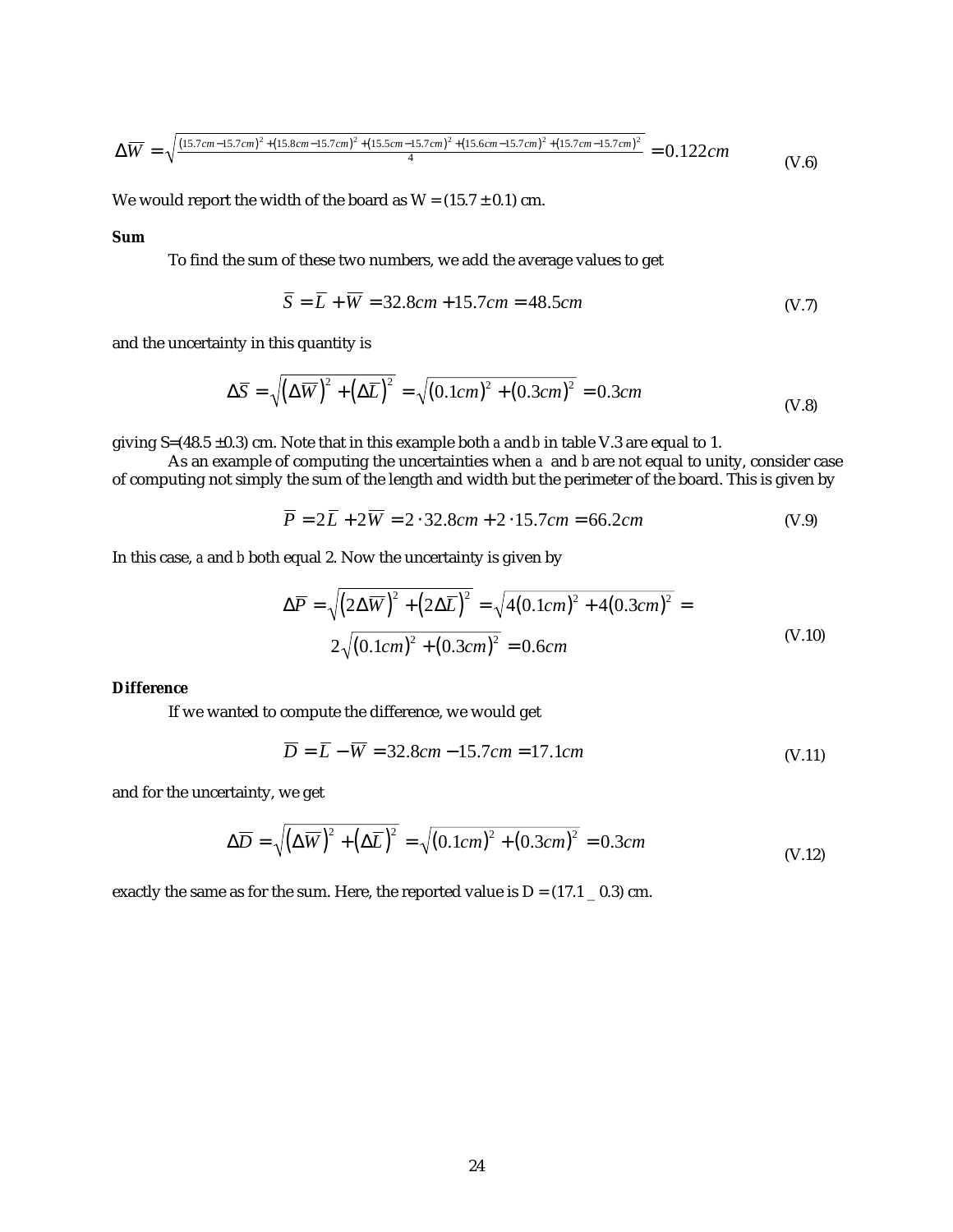#### **Product**

To compute the area of the board, we get

$$
\overline{A} = \overline{L} \bullet \overline{W} = 32.8cm \bullet 15.7cm = 515cm^2
$$
 (V.13)

and for the uncertainty we have

$$
\Delta \overline{A} = \overline{A} \cdot \sqrt{\left(\frac{\Delta \overline{W}}{\overline{W}}\right)^2 + \left(\frac{\Delta \overline{L}}{\overline{L}}\right)^2} = \overline{A} \cdot \sqrt{\left(\frac{0.1cm}{15.7cm}\right)^2 + \left(\frac{0.3cm}{32.8cm}\right)^2}
$$
\n
$$
\Delta \overline{A} = \overline{A} \cdot 11 \times 10^{-3} = 515cm^2 \cdot 11 \times 10^{-3} = 5.7cm^2
$$
\n(V.14)

So, for the area we have as the final answer  $A = (515 \pm 6)$  cm2.

#### **Quotient**

If we wish to compute the ratio, then we have

$$
\overline{R} = \frac{\overline{L}}{\overline{W}} = \frac{32.8cm}{15.7cm} = 2.09
$$
\n
$$
(V.15)
$$

The uncertainty in the ratio is

$$
\Delta \overline{R} = \overline{R} \cdot \sqrt{\left(\frac{\Delta \overline{W}}{\overline{W}}\right)^2 + \left(\frac{\Delta \overline{L}}{\overline{L}}\right)^2} = \overline{R} \cdot \sqrt{\left(\frac{0.1cm}{15.7cm}\right)^2 + \left(\frac{0.3cm}{32.8cm}\right)^2}
$$
\n
$$
\Delta \overline{R} = \overline{R} \cdot 11 \times 10^{-3} = 2.09 \cdot 11 \times 10^{-3} = 0.02
$$
\n(V.16)

In this case the final answer is  $R = (2.09 \pm 0.02)$ . Note that even though the equations for the relative uncertainties in a product and quotient are exactly the same, the absolute uncertainty depends on the value of the product or quotient. The absolute uncertainty will always have the same units as the value.

#### **Square Root**

Suppose we wished to find the length of the side a square that would have the same area as the rectangular board we measured. This is found by computing the square root of the area of the board.

$$
\overline{l} = \sqrt{\overline{A}} = \sqrt{515cm^2} = 22.7cm
$$
 (V.17)

The uncertainty in this length is

$$
\Delta \bar{l} = \frac{1}{2} \bar{l} \frac{\Delta \bar{A}}{\bar{A}} = \frac{22.7cm \cdot 6cm^2}{2 \cdot 515cm^2} = 0.1cm
$$
 (V.18)

so that the final answer we report is  $l=(22.7\pm0.1)$  cm.

As suggested in this simple example, it is possible to combine the simple cases of addition, subtraction, multiplication, division and square roots to construct more complicated formulas and propagate the uncertainties along with the values.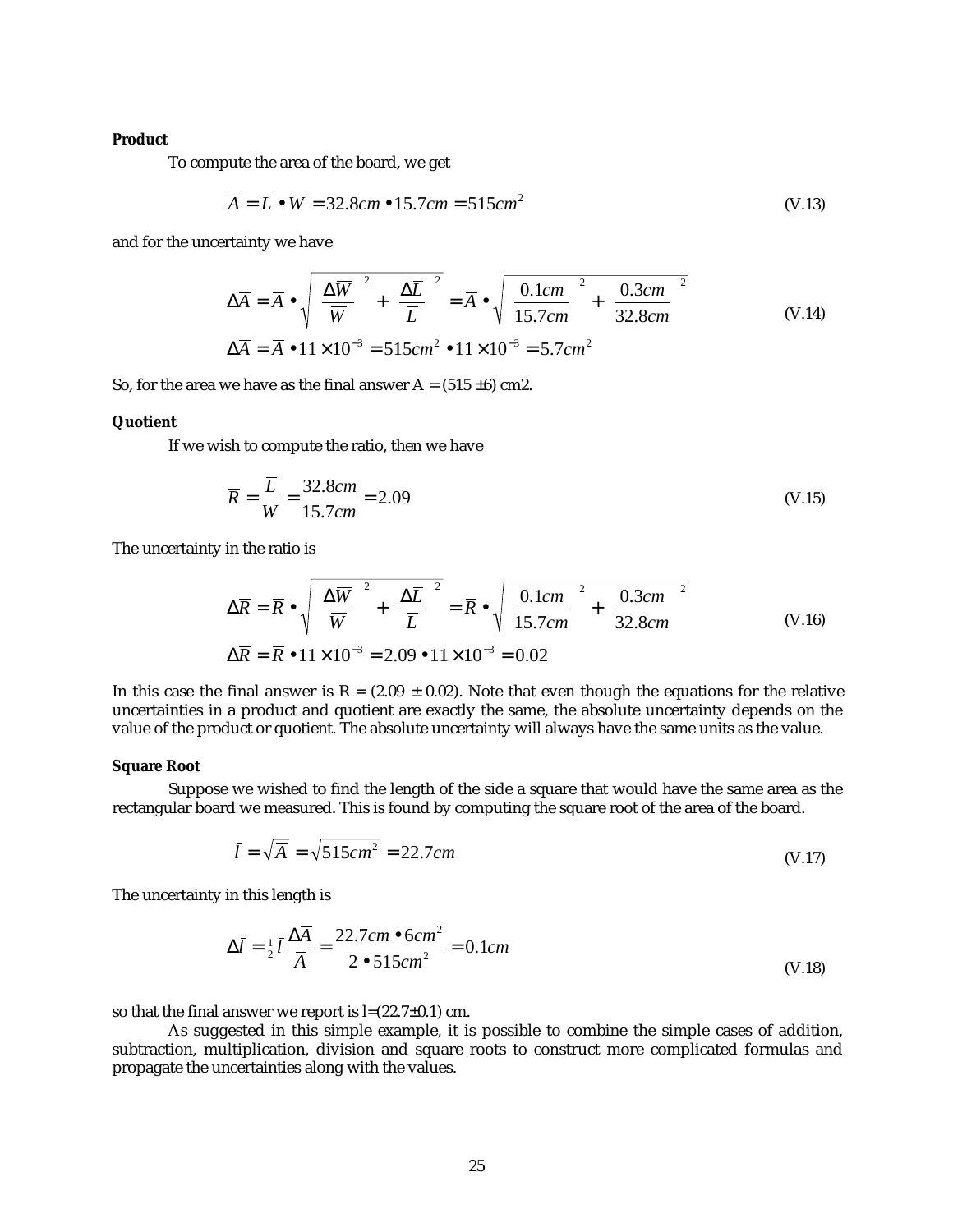#### **Square**

Suppose we wished to find the area of a square board that has a side of length L This is found by computing the square of the length of board.

$$
\overline{A} = \overline{L}^2 = (32.8cm)^2 = 1075.84cm^2
$$
 (V.17)

The uncertainty in this length is

$$
\Delta \overline{A} = 2\overline{A} \frac{\Delta \overline{L}}{\overline{L}} = 2 \cdot 1075.84 \, \text{cm}^2 \, \frac{0.3 \, \text{cm}}{32.8 \, \text{cm}} = 19.68 \, \text{cm}
$$
\n(V.18)

To get the correct number of significant figures we must convert this result to scientific notation. Thus, the final answer we report is  $\overline{A} = (1.08 \times 10^3 \pm 2 \times 10^1)$  *cm*. Notice that in the rules for propagating the uncertainties for products, quotients, squares roots, and squares the constants *a* and *b* do not appear. This is because they are already included in the calculation of  $\bar{z}$ . Also notice that the uncertainty in the square of a number is not the same as the uncertainty you would get by multiplying a number by itself.

#### **Comparing Results**

Estimating and carrying the experimental uncertainties through your calculations gives you an estimate of the precision of the experiment. This reflects, among other things, how carefully the measurement was done. Sometimes it is a reflection of the quality of the equipment, although this is not the case in this lab. Sometimes it is dependent on the general method being used. For example, you might expect that measuring the distance between two buildings on campus would be more precise if a twometer stick were used rather than a 1 cm stick. But in neither case have we learned anything about whether the answer we obtain is correct. Very precise measurement can be very wrong and imprecise measurements can be very accurate (correct). How do we estimate the accuracy of the experiment?

Often the measured quantity is a well known physical constant, such as the acceleration due to gravity or the speed of sound, and you wish to compare your result with this accepted value. Other times you have made two independent sets of measurements of a particular quantity and you wish to compare them. In the first case, one answer, the accepted value, is believed to be correct ,whereas in the other, either may be correct. To compare your measured values with the accepted values, compute the *percent error*. This is given by

$$
Percent Error = \frac{|Measured - Actual|}{Actual} \times 100\%
$$
 (V.19)

The vertical bars indicate that you take the absolute value of the difference and ignore the algebraic sign. If your experiment measures the value of the acceleration of gravity, a comparison with the accepted value would give information about the *accuracy*. The uncertainty that you compute by repeating the measurement several times, gives the *precision* in the value. **When an experiment is done properly, the percent uncertainty in the measurement (the precision) is usually larger than or equal to the percent error (accuracy).** Precise measurements should have good accuracy and imprecise measurements may be more in error. If your percent error is larger than the percent uncertainty, this could suggest that your instrument is calibrated incorrectly, you made a calculation mistake, used a poor method, or have not been entirely objective about estimating your uncertainties.

For example, suppose that I measure the time it takes the moon to make one revolution around the earth. After several such measurements, I get  $(27.1 \pm 0.3)$  days. This is, however, a well known quantity, having a value of 27.32118 days. We can assess the accuracy of our experiment by computing the percent error and the percent uncertainty and comparing them. The percent uncertainty is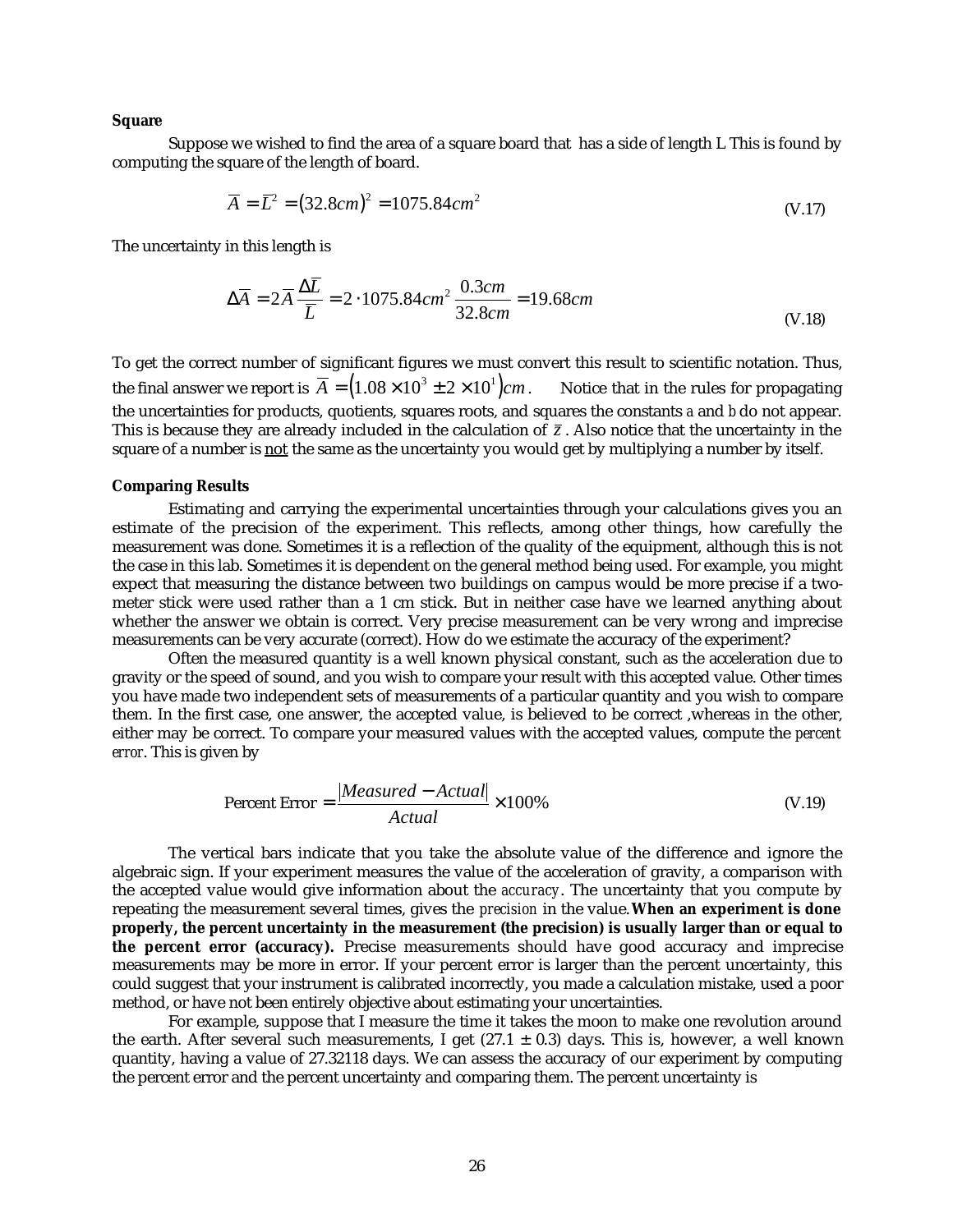$$
\frac{0.3 \, days}{27.1 \, days} \times 100\% = 0.01 \times 100\% = 1\%
$$
\n(V.20)

and the percent error is

$$
\frac{|27.1 \text{days} - 27.32118 \text{days}|}{27.32118 \text{days}} \times 100\% = \frac{|-0.221 \text{days}|}{27.32118 \text{days}} \times 100\%
$$

$$
= \frac{0.221}{27.32118} \times 100\% = 0.008 \times 100\% = 0.8\%
$$
(V.21)

Here we see that the percent error is smaller than the percent uncertainty and our confidence in the measurement is justified.

In the case where you want to compare two different measurements of the same quantity, use the *percent difference*. This is found by computing the difference between the two values and dividing by the average.

$$
\text{Percent Difference} = \frac{\left|1^{st} \text{measurement} - 2^{nd} \text{measurement}\right|}{\left(\frac{1^{st} \text{ measurement} + 2^{nd} \text{ measurement}}{2}\right)} \times 100\% \tag{V.22}
$$

Suppose that I make two sets of measurements to determine the diameter of a wheel. In the first set I find the average diameter directly with a ruler and get  $d=(3.7 \pm 0.1)$  cm. For the second measurement I roll the wheel, measure the distance it travels in one revolution and use the relationship between circumference and diameter to compute the diameter of the wheel. This gives  $d=(3.8 \pm 0.2)$  cm. To assess the accuracy of the measurements I compute the percent uncertainties of both measurements

$$
\frac{0.1cm}{3.7cm} \times 100\% = 3\%
$$
\n
$$
\frac{0.2cm}{3.7cm} \times 100\% = 5\%
$$
\n(V.23)

Then I find the percent difference

$$
\frac{|3.8cm - 3.7cm|}{\left(\frac{3.8cm + 3.7cm}{2}\right)} \times 100\% = \frac{0.1cm}{3.75cm} \times 100\% = 3\%
$$
\n(V.24)

In this case, we compare the percent difference to the larger of the two percent uncertainties since this will be the limiting factor in the accuracy. Thus, we see that the estimates of the uncertainty are commensurate with the accuracy of the experiment. By measuring the same quantity in two (presumably independent) ways, the overall accuracy of the experiment is assessed by comparing the percent difference to the percent uncertainties. If the percent difference is larger than the percent uncertainty, you cannot tell from this one number which measurement is wrong or if they are both wrong. Usually the only recourse is to repeat the measurements, check your calculations for errors and scrutinize the uncertainties to be sure that they are reasonable. The percent error and/or percent difference should be computed, as appropriate, for each measured quantity.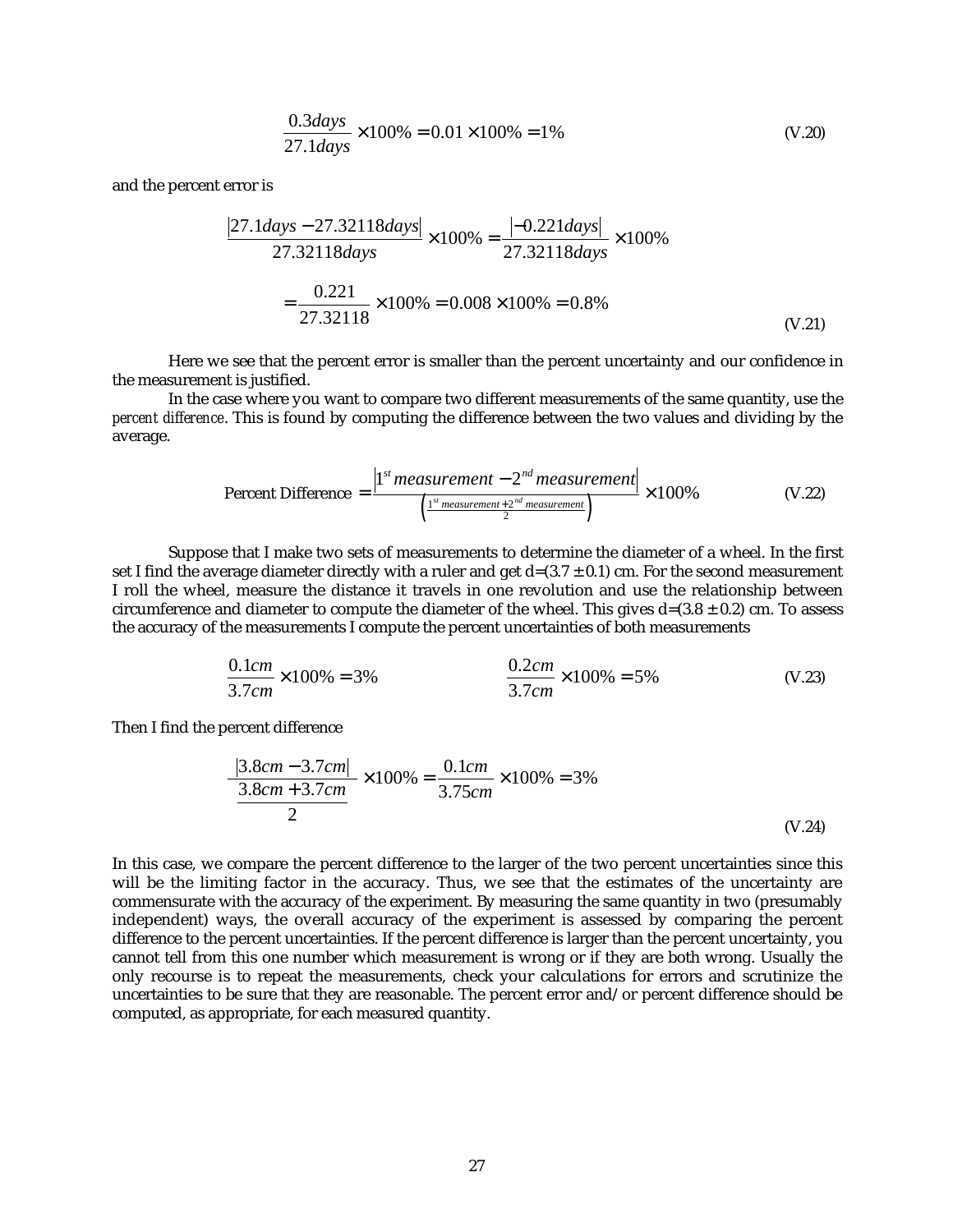## **VI. Significant Figures**

In mathematics, when we give a numerical value for a result, it is exact. If the result of a particular calculation is 10.2, then a mathematician would say that we were free to add zeros to the right as we like without fear of changing the meaning of the answer. In physics, this is not the case. Here, numerical quantities have three parts: the value, the units, and the precision with which it is known. The value and the units are clear when we give a result such as 10.2 cm. The precision of the result is expressed in the number of digits quoted. By giving the result as 10.2 cm, we mean a length that is closer to 10.2 cm than to either 10.1 cm or 10.3 cm. If we had used a ruler with finer division, we might have said the length was 10.23 cm. This means a length closer to 10.23 cm than to 10.22 cm or 10.24 cm, and so on. Thus, we see that the number of digits quoted in the result carries information about how precisely we have made the measurement or calculation. Unlike the case of a numerical result in mathematics, the result of a physical measurement is stated with a number of digits that gives information about how the number came to be known. The number of digits reported in a measurement, irrespective of the location of the decimal place, is called the number of s*ignificant figures*. In classical (as opposed to quantum) physics, distances are infinitely divisible. This means that to specify a distance "exactly" would require an infinite number of significant figures which we can never have. Therefore, all numbers that represent measurements necessarily carry with them information about how well that number is known. **Every value in physics is ultimately the result of a measurement or derived from one, hence every value has a finite precision**.

These measured values with finite precision are often used to calculate other quantities. For example, suppose that we measure the length of the table top to be 155.6 inches and we want the answer in centimeters. From the definition of centimeters and feet, we know that there are *exactly* 2.54 cm/in (This is not a measured valued but a defined one and can be exact.). If we blindly enter these numbers into our calculator and do the math we get

$$
L = \frac{155.6 \text{ inches}}{2.54 \text{ cm/m}} = 61.25984252 \text{ cm}
$$
 (VI.1)

However, we are doing physics, not math and to a physicist this is not a meaningful answer. The distance cannot be known in centimeters with a greater precision than it was originally determined in inches. In this case, the precision is indicated by the fact that the length is given with four significant figures. So that the computed answer is given with a precision that reflects the precision of the data on which it is based, we round off the final answer to four significant figures:

$$
L = 61.26 \text{ cm} \tag{V1.2}
$$

Note that the last figure reported has been rounded up. The rule for rounding the number is

### ¬ **If the first digit beyond the last significant figure is 5 or greater, the last significant figure is to be increased by one. The remaining figures beyond the last significant figure are discarded. If the digit beyond the last significant figure is less than 5, the last significant figure is not changed.**

Thus 3.05 rounds off to 3.1, but 3.04 rounds off to 3.0. Most pocket calculators that round off automatically use this rule.

Another numerical example will further illustrate the point. Let us calculate the area of our table top. In addition to the length from above, let us suppose that it has a width of  $W = 97.33$  cm To find the area A of a rectangle we multiply the length, L, times the width, W.

$$
A = L \times W \tag{VI.3}
$$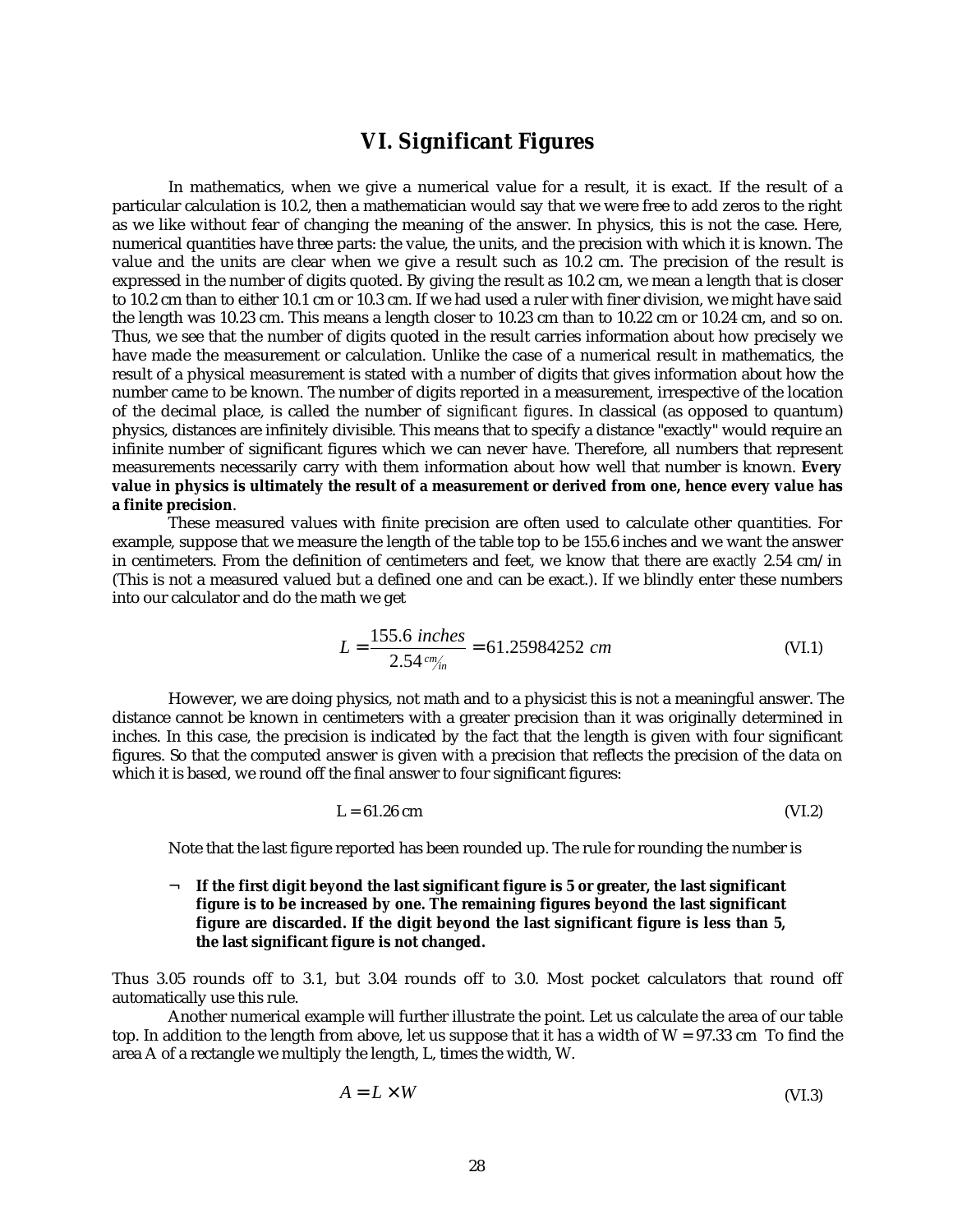The arithmetic product of 61.26 and 97.29 is 5959.9854. However, it is not correct to give the area of the table top as 5959.9854  $\rm cm^2$ . This would imply that the area is known to be between 5959.9855  $\rm cm^2$ and 5959.9853  $\mathrm{cm}^{^{2}}$ , a precision that is unwarranted since the lengths of the individual sides are only known to four significant figures.

To see what this means, notice that the length is between 61.25 cm and 61.27 cm, and the width is between 97.28 cm and 97.30 cm. The product of the smaller of these numbers is 5958.4 and the product of the greater is 5961.571. We see, then, that even the last place before the decimal is uncertain, so it would be a mistake to give an answer with more than four figures. Thus, we round off the computed area to four significant figures and report 5960  $\rm cm^2$ .

## ¬ **The general rule is that your answer must have no more significant figures than is consistent with the least precise of your values (that is, the value with the fewest significant figures)**.

Sometimes it may not be clear whether the final zeros in a number are significant figures or are merely needed to locate the decimal point. In the preceding example, the result of 5960 cm $^{2}$  was correct to four figures so that the zero was a significant figure. To avoid any confusion we can express a number in scientific notation. Our answer of 5960  $\rm cm^2$  becomes 5.960 x  $\rm 10^3 \ cm^2$ . The presence of the final zero indicates that the number is known to four significant figures and it is now clear that the final zero is not simply a place holder.

#### ¬ **We assume integers to be exact.**

If you count the number of floor tiles along the length of the hallway or the number of oscillations of a pendulum, this is an exactly known number. If we find the length of the hallway by multiplying the number of tiles by the width of each tile, then the final answer is limited by our knowledge of a tile width. If we find the period of one oscillation by timing ten of them and dividing by ten, the precision of the answer is limited by the precision of the time measurement.

Hopefully, it is clear by now that the number of significant figures reported is closely related to the precision of the experiment. A precise measurement should be reported with more significant figures than an imprecise one. If we have made a measurement with a 10% uncertainty, it would be misleading to report the result to more than two significant figures. The number of significant figures you report should be commensurate with the uncertainties assigned to the value.

For example, suppose that you make five measurements of a time and get

$$
2.45 s \t\t\t 2.378 s \t\t\t 2.514 s \t\t\t 2.47 s \t\t\t 2.4098 s
$$

Using the methods outlined in section V, we can compute the average to be

$$
\bar{t} = \frac{2.45s + 2.378s + 2.514s + 2.47s + 2.4098s}{5} = \frac{12.2218s}{5} = 2.44436s
$$
\n(VI.4)

and the standard deviation (our estimate of the uncertainty) is

$$
\Delta \bar{t} = \sqrt{\frac{(2.45s - 2.44436s)^2 + (2.387s - 2.44436s)^2 + (2.514s - 2.44436s)^2 + (2.47s - 2.44436s)^2 + (2.4098s - 2.44436s)^2}{4}}
$$
\n
$$
= \sqrt{\frac{3.18 \times 10^{-5} s^2 + 3.290 \times 10^{-3} s^2 + 4.849 \times 10^{-5} s^2 + 6.97 \times 10^{-4} s^2 + 1.1943 \times 10^{-3} s^2}{4}} = \sqrt{\frac{5.26 \times 10^{-3} s^2}{4}} = 0.0362s
$$
\n(VI.5)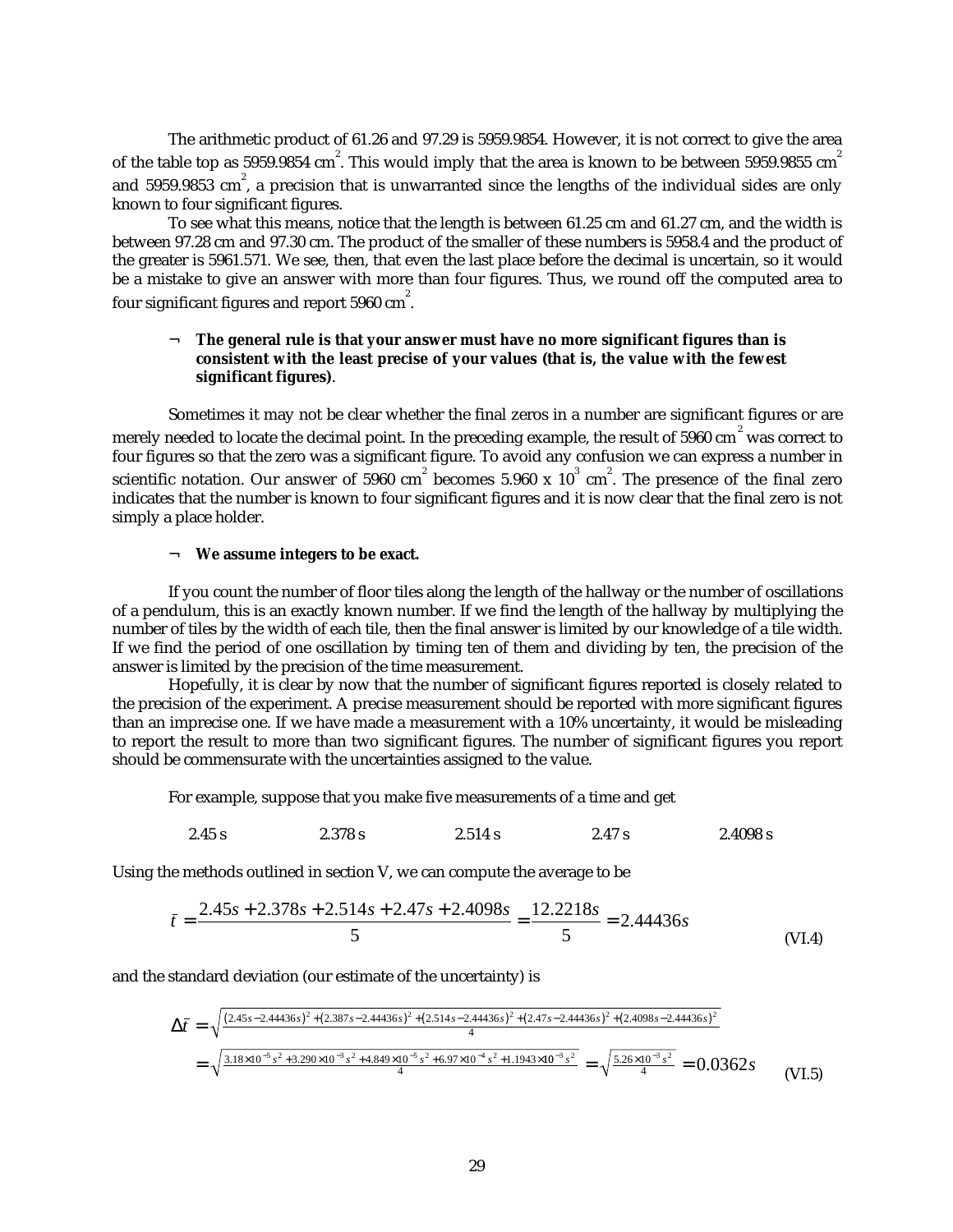and our estimated percent uncertainty is

$$
\frac{0.0362}{2.44436} \times 100\% = 1.48\%
$$
 (VI.6)

If we say that we know something to  $\approx$ 1%, we mean that we know the value to three significant figures (1) part in 100). We can compare our uncertainty with our tabulated data and see that the values given with four or five significant figures don't really give us any useful information because of the inherent precision of the experiment.

¬ **When reporting a result, the number of significant figures should reflect the number of significant figures in the least well determined datum or the uncertainty, whichever is the least precise.** We should thus report the answer as  $(2.44 \pm 0.03)$  seconds. In this case this happens to be the same number of significant figures you would assign from an inspection of the data (2.45s and 2.47s are both only known to three significant figures). This may not always be the case. Significant differences between the two measures of experimental precision indicate that either the uncertainties are estimated incorrectly and/or the data is being recorded with too many (or too few) significant figures. In the textbook, significant figures are used to indicate how well a quantity is known. Rather than give a set of data that must be averaged each time, you are simply given the value with the correct number of significant figures. If all you were told was 2.44 s, you would know that the error is of the order of 1% (smaller than 10% and bigger than 0.1%).

So we see that the experimental precision is connected with both the uncertainty and the number of significant figures reported in the answer. This is why significant figures are emphasized in lecture and uncertainties are emphasized in lab.

The rules governing significant figures and uncertainties can be summarized as follows **Table VI.1** Rules for maintaining the correct number of significant figures.

| 1 If the first digit beyond the last significant figure is 5 or greater, the last significant figure is to |
|------------------------------------------------------------------------------------------------------------|
| be increased by unity (one). All other figures beyond the last significant figure are dropped. If          |
| the digit beyond the last significant figure is less than 5, the last significant figure remains           |
| unchanged.                                                                                                 |
| 2 Use scientific notation to avoid using zeros as place holders. A trailing zero is to be included         |
| only if it is significant.                                                                                 |
| 3 When reporting a result, the number of significant figures should reflect the number of                  |
| significant figures in the least well determined datum or the uncertainty, whichever is the least          |
| precise.                                                                                                   |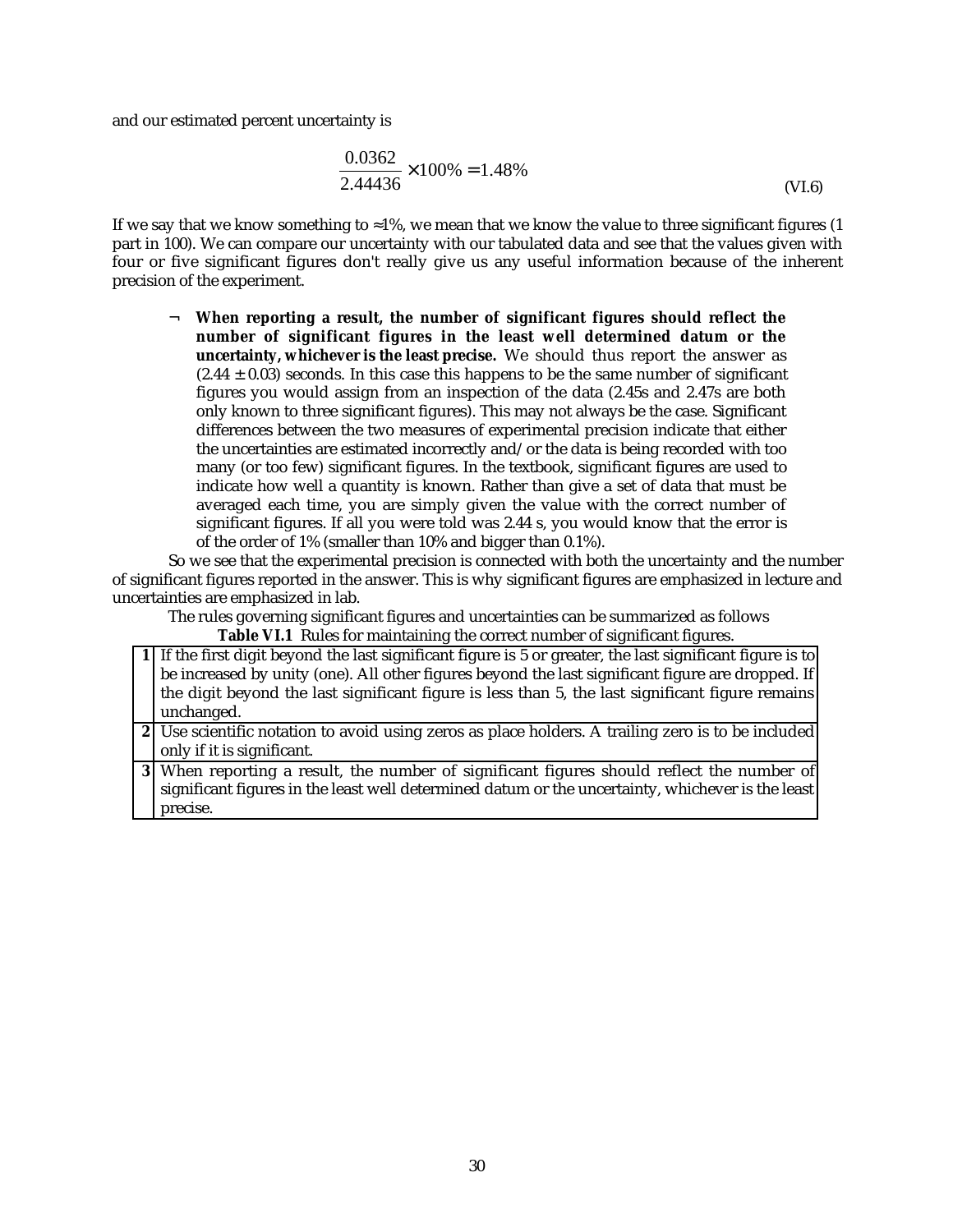# **VII. Graphing Data**

Graphing your data is a very efficient way to present the information gathered in your experiment. The reader can then easily see the scatter in the data (the precision) and any trends indicated (is it a straight line? what is the slope?...). However, as in photography, perspective is important. Just as two different camera angles can emphasize different aspects, choosing axes differently can hide or enhance the important aspects of your data. Presented here are guidelines for making a good graph. As with many things in life, there will be times when these rules should be broken. The guidance in this matter should come from your lab instructor.

Consider an experiment where you are asked to measure the length of a board during different phases of the moon. By plotting the length of the board as a function of the lunar phase, you can determine if there is any correlation between the two. Over the next month you determine the length of the board four times, once during each phase and get the data in the table.

| <b>Table VII.1.</b> The observed correlation between the phase of the |
|-----------------------------------------------------------------------|
| moon and the length of my board.                                      |

| <b>Lunar Phase</b>            | Length of the<br><b>Board</b> | <b>Uncertainty in</b><br><b>Board Length</b> |
|-------------------------------|-------------------------------|----------------------------------------------|
| 1 <sup>st</sup> quarter       | 12.1 cm                       | $0.5 \text{ cm}$                             |
| $2nd$ quarter (full)          | 13.0 cm                       | $0.8 \text{ cm}$                             |
| 3 <sup>rd</sup> quarter       | 11.8 cm                       | $0.5 \text{ cm}$                             |
| 4 <sup>th</sup> quarter (new) | 12.6 cm                       | $0.5 \text{ cm}$                             |



Figure VII.1 The first (wrong) attempt at plotting the data.

The usual arrangement of a graph is to plot the independent variable (here, the lunar phase) as the abscissa (along the horizontal axis) and the dependent variable (the length of the board) as the ordinate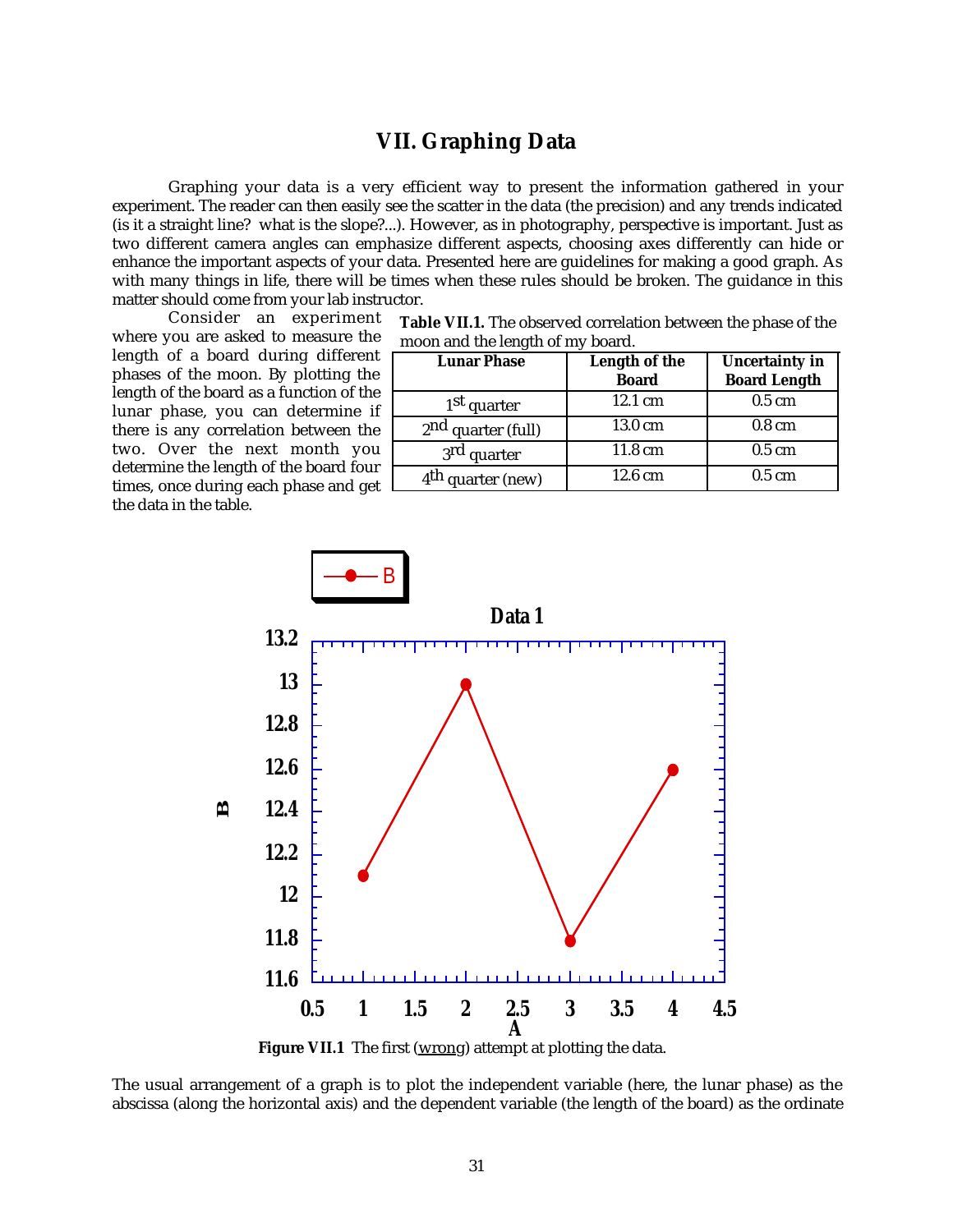(along the vertical axis). If I put this into a plotting program on the computer and plot length (ordinate) versus lunar phase (abscissa) I get something like the figure VII.1 shown here. There are numerous things wrong with the plot as shown. First, every graph should have a meaningful title and the axes should be labeled to indicate what is being plotted. Instead of **Data 1** we should put something like **Correlation between the length of my board and the phase of the Moon**. Now the reader knows what to look for in the plot. The horizontal axis should be labeled **Lunar Phase (quarters)** and the vertical axis should be labeled **Length (cm)**. But there is still much to be done to make this into an acceptable plot.

 **Never play 'connect-the-dots' with your data. Lines should represent a physical interpretation or calculation relevant to understanding the experiment.**

On the horizontal axis, we are plotting the phase of the moon which we know as an integer. It is not useful and can even be misleading to show such a finely divided scale on a plot with integer data (like trial number, revolution number,...) The horizontal axis should have the range and the number of tick marks changed so that we only label the scale with integers. It will also help the reader find all the data on the plot if there is some space before the first point and after the last one so that no data point is on an axis line. This rule is commonly broken to avoid another problem. When the least sensible value of the independent variable is zero (when measuring time for example), the plot is stopped at zero even if there is a data point at that position. This avoids labeling the strange looking negative value at the position of the vertical axis. This is not a problem here, however.

What about the vertical axis? Certainly, we don't want the second and third data points to be on an horizontal axis (either top or bottom), but where do



we want them? A good rule of thumb is that you should include zero on the vertical axis if zero could, under some circumstance, be a sensible value. Although my board is not 0 cm long, very short boards are possible, so I will include zero on the vertical axis. **In most of the graphs you will produce in this lab, zero should be included on the vertical axis.**

On the plot as shown above in figure VII.1, it appears that data are uncorrelated and random. This is because the variations at which we are looking represent the random fluctuations inherent in the measurement process which give rise to uncertainties. If I were to attach a vertical line to each data point that represents ±1 RMS deviation, as is illustrated in figure VII.2, I could show the precision of the experiment graphically. Including these so-called *error bars* along with the other changes discussed gives the corrected graph, figure VII.3.

Since some experiments generate many data points and others only a few, the propagation of the uncertainties (section V) to put error bars on *every* data point can be a time consuming chore. We can reduce this amount of work to do without sacrificing the information in our graph by observing that the size of the error bars are often similar and they are most similar near the middle of the range of the data. If there were data points with larger uncertainties, they are most likely near the ends of the measurement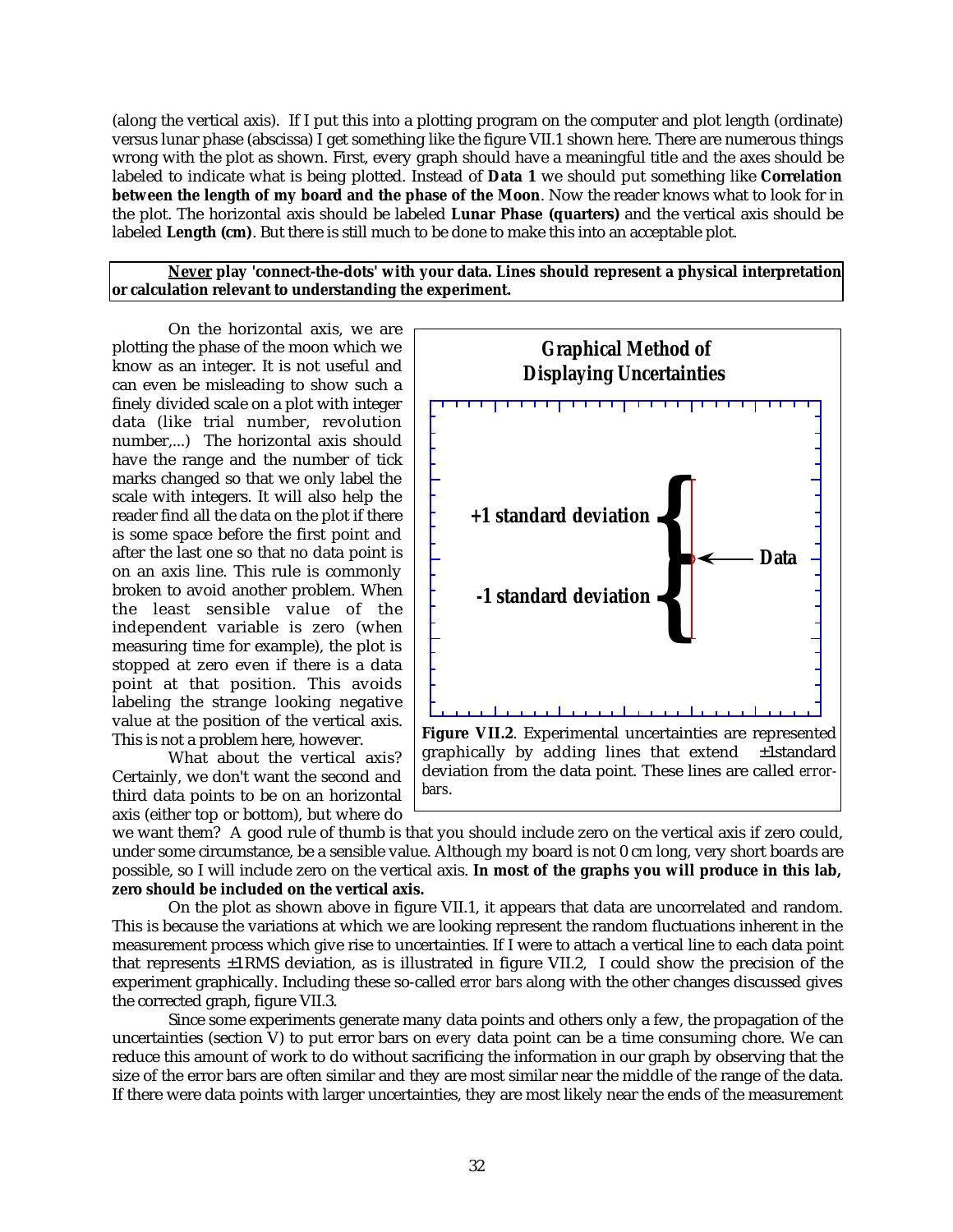range. So, if we were to compute the RMS deviations for the first two data points and the last two data points, it is likely that we'll have a good, conservative, indication of the uncertainties in the measurements. Thus, the rule we'll use for making graphs in this course is the following: **always compute the standard deviations for the first two and last two data points and plot errors for these data on your graph.** This means that all the data will have error bars when there is four or fewer data points, but the work load never gets any larger than this, regardless of the size of the data set. In section VIII, the methods for using error bars on graphs to interpret the experimental results are discussed.

There is a very useful side effect to plotting the data with the vertical axis starting at zero. The distance from  $y=0$  up to the value is proportional to the value. Thus, the variations in this distance give a visual measure of the differences among the data points. On the corrected graph, you can now see that the variations in the measured lengths are not significantly larger than the uncertainties in the data points. In other words, the length of my board is the same, independent of the phase of the moon, just as I expected. This is why it can be so useful to include the uncertainties on the graph. **If all (or nearly all) of the data points are within** ± **the uncertainty (**±1 **standard deviation) of the same value, we have no basis for claiming that they are different.** Now we see that the right answer is to simply average all the various measurements of the length of the board to get the best estimate.



**Figure VII.3**. The graph in figure VII.1 after applying the corrections discussed in the text.

In your plots, always be mindful of the uncertainties in the data. The way the graph was first (figure VII.1) made might lead you to believe that some strange correlation existed. But when plotted sensibly, taking into account the uncertainties on the data, this odd behavior disappears. The rules of thumb for producing graphs are summarized in table VII.1.

**Table VII.1** Summary of rules for producing a graph.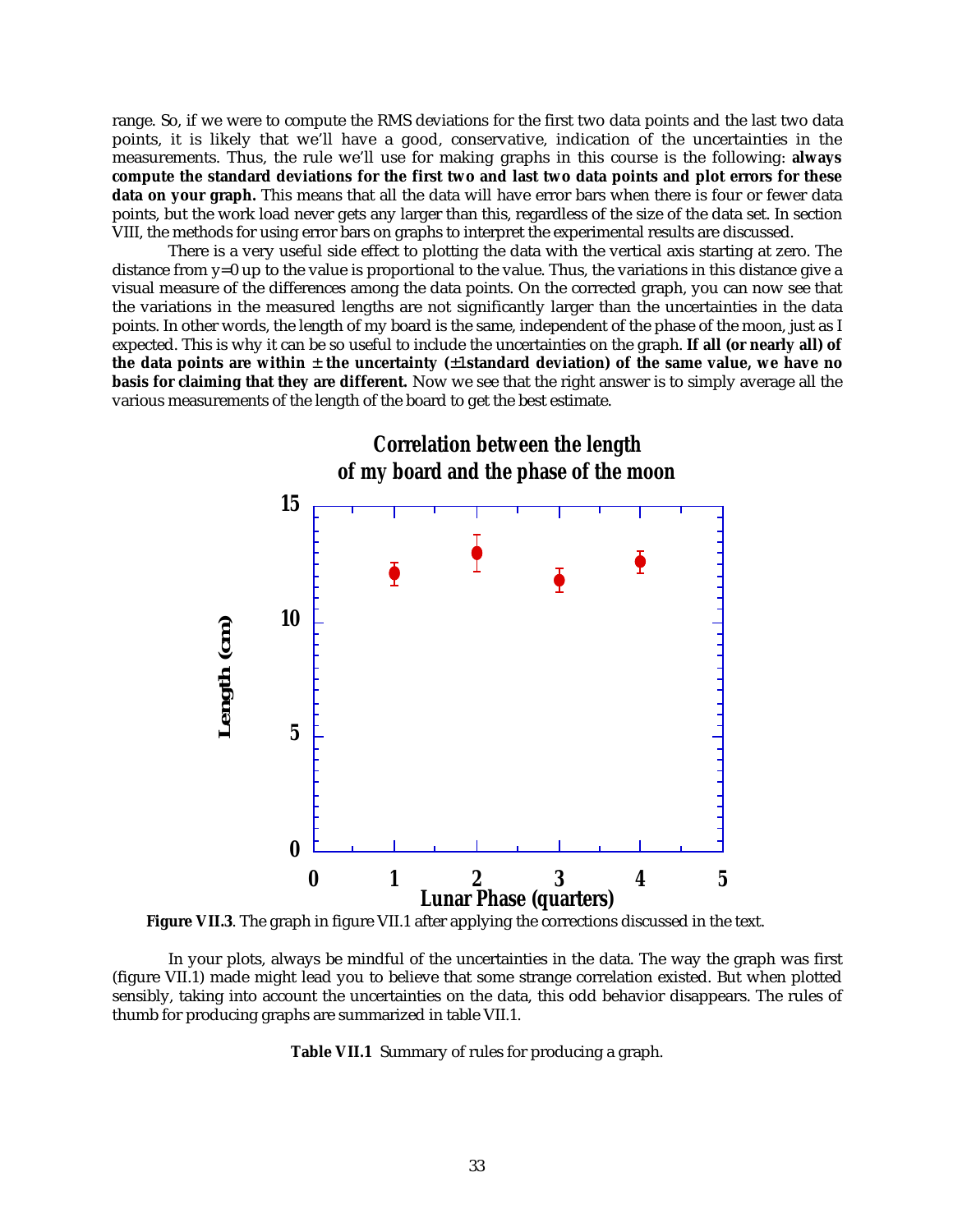| $\bf{0}$       | When asked to plot "Thing-1 versus Thing-2", this means that "Thing 1" is the ordinate, plotted      |
|----------------|------------------------------------------------------------------------------------------------------|
|                | on the vertical axis and "Thing-2" is the abscissa, plotted on the horizontal. That is, "Thing-1" is |
|                | the dependent variable and "Thing-2" is the independent variable                                     |
|                | 1 Never draw lines from point to point on your graph. Any lines should represent a physical          |
|                | interpretation of the data. Use what you know about the physical situation as a guide.               |
| 2              | Every plot should have a descriptive title. This title should not be just a statement of 'thing A    |
|                | versus thing B', explain what the graph means.                                                       |
| 3              | Every plot should have the axes labeled with the quantity being plotted and its units.               |
|                | Remember that when you compute a slope, or find an intercept, these quantities must have the         |
|                | correct units.                                                                                       |
|                | 4 The horizontal axis should extend beyond the range of the data in both directions to prevent       |
|                | having a data point right on an axis. The exception to this is when negative values of the           |
|                | independent variable are unphysical or inappropriate. In this case stop at zero and allow a          |
|                | datum on this axis.                                                                                  |
| 5 <sup>1</sup> | The vertical axis should include zero and extend beyond the largest data point. Again, no data       |
|                | points should be obscured by axes. By including zero, the distance up from the horizontal axis       |
|                | is proportional to the value and the fluctuations give a visual indication of the uncertainties in   |
|                | the data.                                                                                            |
| 6              | Display the uncertainties graphically by plotting ±1 standard deviation on four data point. For      |
|                | small data sets, this will be all the points plotted. For large data sets, error bars should be      |
|                | plotted for the first two data points and the last two data points. This provides a visual display   |
|                | of the uncertainties in the data set without calculations that add little to the usefulness of the   |
|                | graph as an analysis tool. See section VIII for more information on the graph as an analysis tool.   |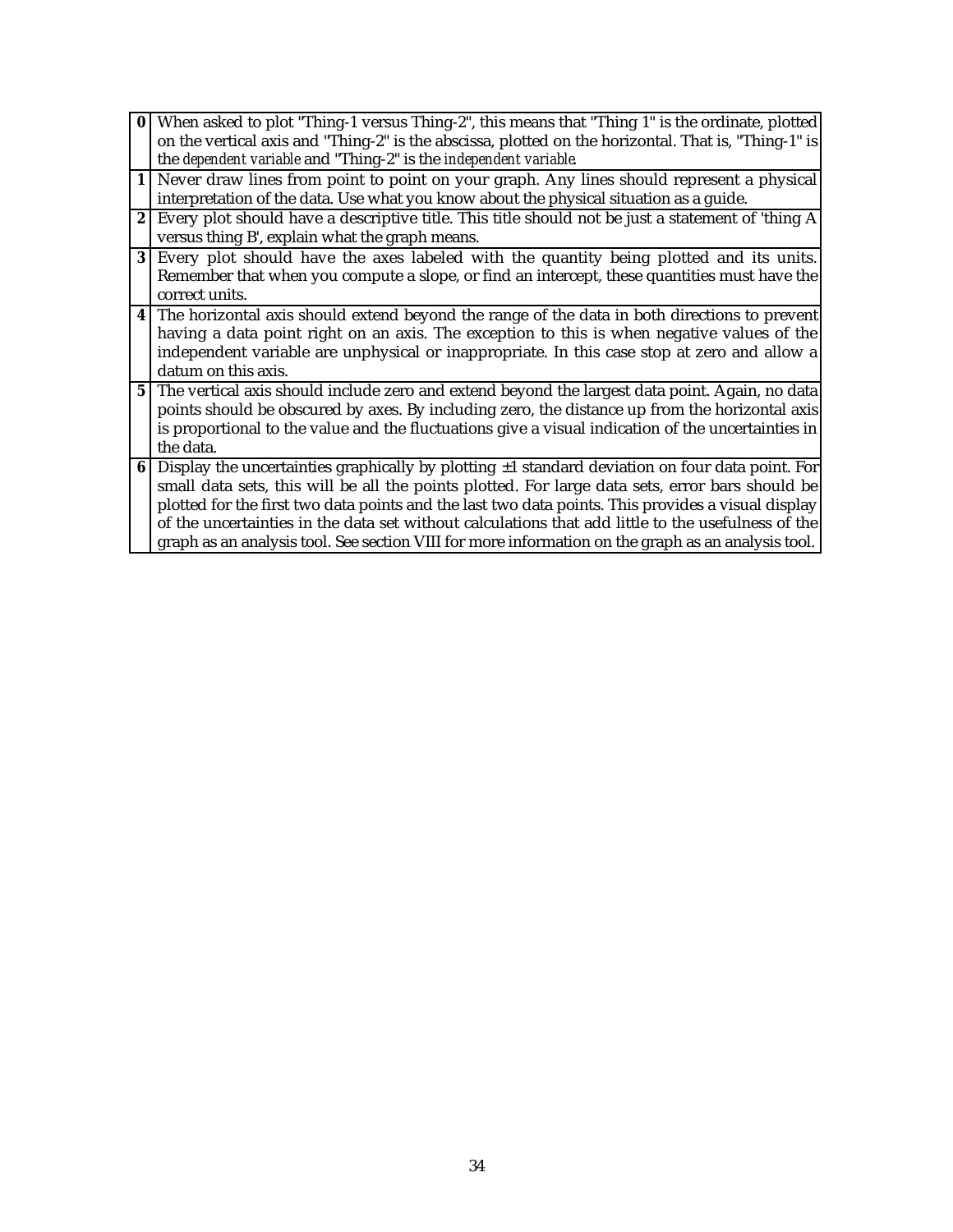## **VIII. Data Reduction**

#### *Fitting a Straight line*

In the lecture portion of this course, physics is presented logically, beginning with the general law followed by its application to specific instances. In the lab you are presented with a specific instance and are asked to verify/derive/propose and understand the general case. These two portions of the course require you to do entirely different things. So the question naturally arises: How is the material presented in lecture connected to the experiments done in lab?

Part of the reason this connection is muddled is that a general law and a single measurement have a one-way relationship. If the general law is known, then it is possible to predict the outcome for any particular instance. For example, if I know Newton's laws and the initial speed and angle, I can predict where a thrown baseball will land. If, however, all that is known is one particular instance, then it is impossible to predict the general law. This is represented in figure VIII.1 by the upper arrow pointing from the general law to the single measurement. To proceed from experiment to theory, we must have many measurements so that we can find the pattern in the data. If I throw the baseball many times with different angles and initial speeds, then I can, with care and patience (and a good bit of insight), infer Newton's laws. It is only by inspecting the pattern made by the data that we can possibly recover the underlying physics. In our example, the final location of the baseball as a function of throwing angle and speed provides the pattern to infer the general law we seek. This is represented by the lower arrow which points both directions.



theory.

Therefore, in lab you are asked to do something quite different from what is done in the lecture portion of the course. In lab we are concerned not just with the various values of a measured quantity, but also with how these measurements relate to one another. The relationships among the various data are determined by physical laws. The primary tool used to examine our data for these patterns is the graph. This allows us to visualize the relationship among the various measurements. But how do we reduce the collected set of experimental data to results which can be directly compared with theory? How does the graph contribute to this data reduction process?

One of the most powerful analysis tools we will use in this course is that of finding the best straight line to represent a data set. When we plot our data and find that the data lies approximately along a line, we can draw the straight line which best represents, or fits the data. This line is then used for interpolations and extrapolations. More importantly, this best fit line is used in place of the data since it quantifies the pattern we seek.

Suppose that we plot a set of data, y versus x, and from the graph see that a straight line will represent our data. Describing this straight line requires two parameters: the slope, m, and y-intercept, b. Once these two numbers are known, we can compute the value of y that corresponds to any x from

$$
y = mx + b \tag{VIII.1}
$$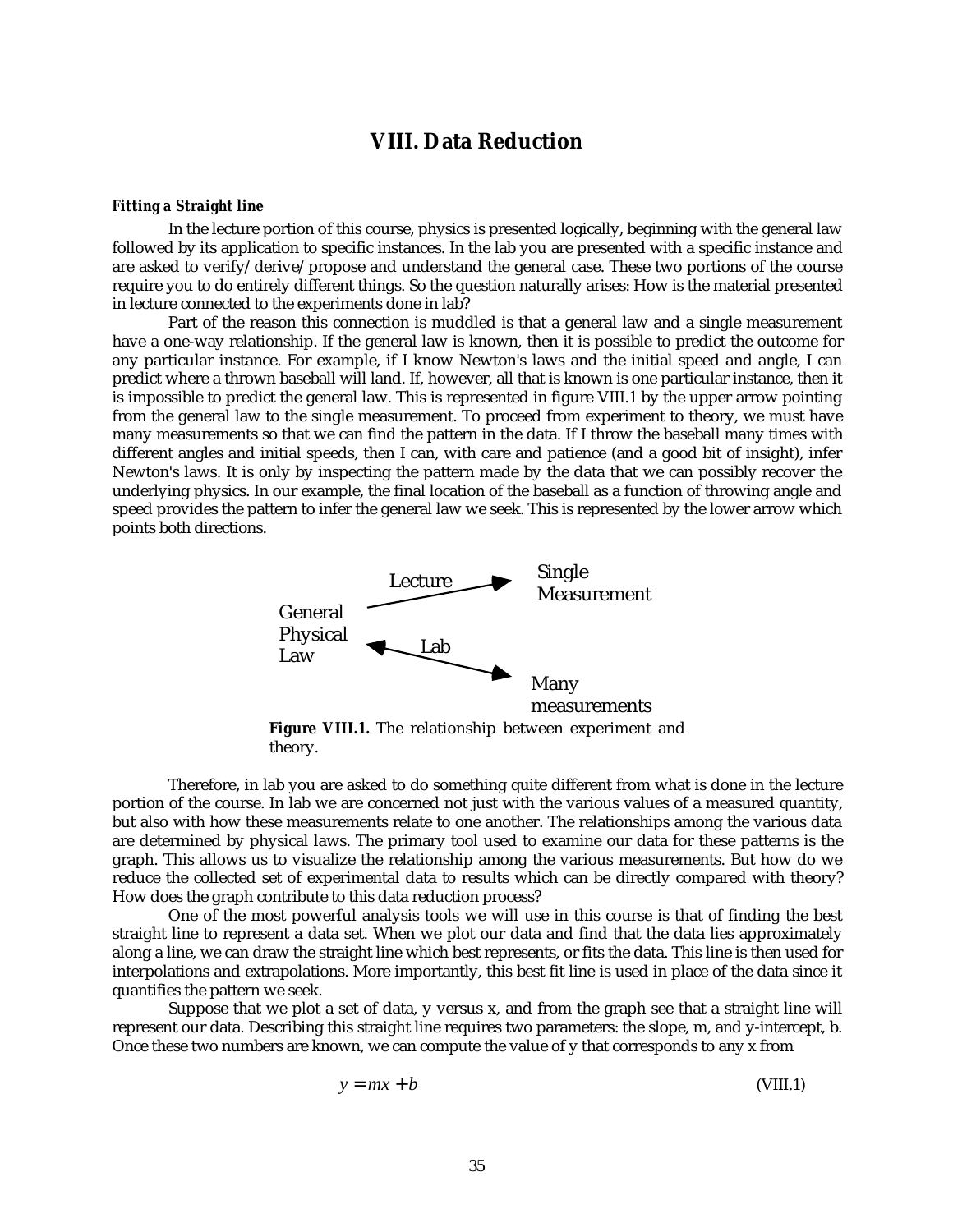

**Figure VIII.2**. Graph of distance traveled versus time obeying a straight line relationship. The meaning of the slope and y-intercept parameters, m and b are given in the figure.

More importantly, it is precisely the slope and intercept that play a direct role in the theoretical calculations. For example, if I plot position versus time, the intercept is the position at time=0 and the slope is the speed. This is illustrated in figure VIII.2.

Thus, the problem becomes one of finding the slope and y-intercept of the line that represents our data, along with estimates of the uncertainties in these quantities. Because the arithmetic is cumbersome without a computer, we will use an approximate graphical technique. To illustrate the method, let us suppose that we have the data given in table VIII.1 Uncertainties have only been computed for the first two and last points as described in section VII.

| Time (sec) | Distance, y (cm) | Distance Uncertainty, $\Delta y$ (cm) |
|------------|------------------|---------------------------------------|
|            |                  |                                       |
| $2.5\,$    |                  |                                       |
|            |                  | (Not computed)                        |
|            |                  |                                       |
|            |                  |                                       |

**Table VIII.1.** Sample data for the example described in the text.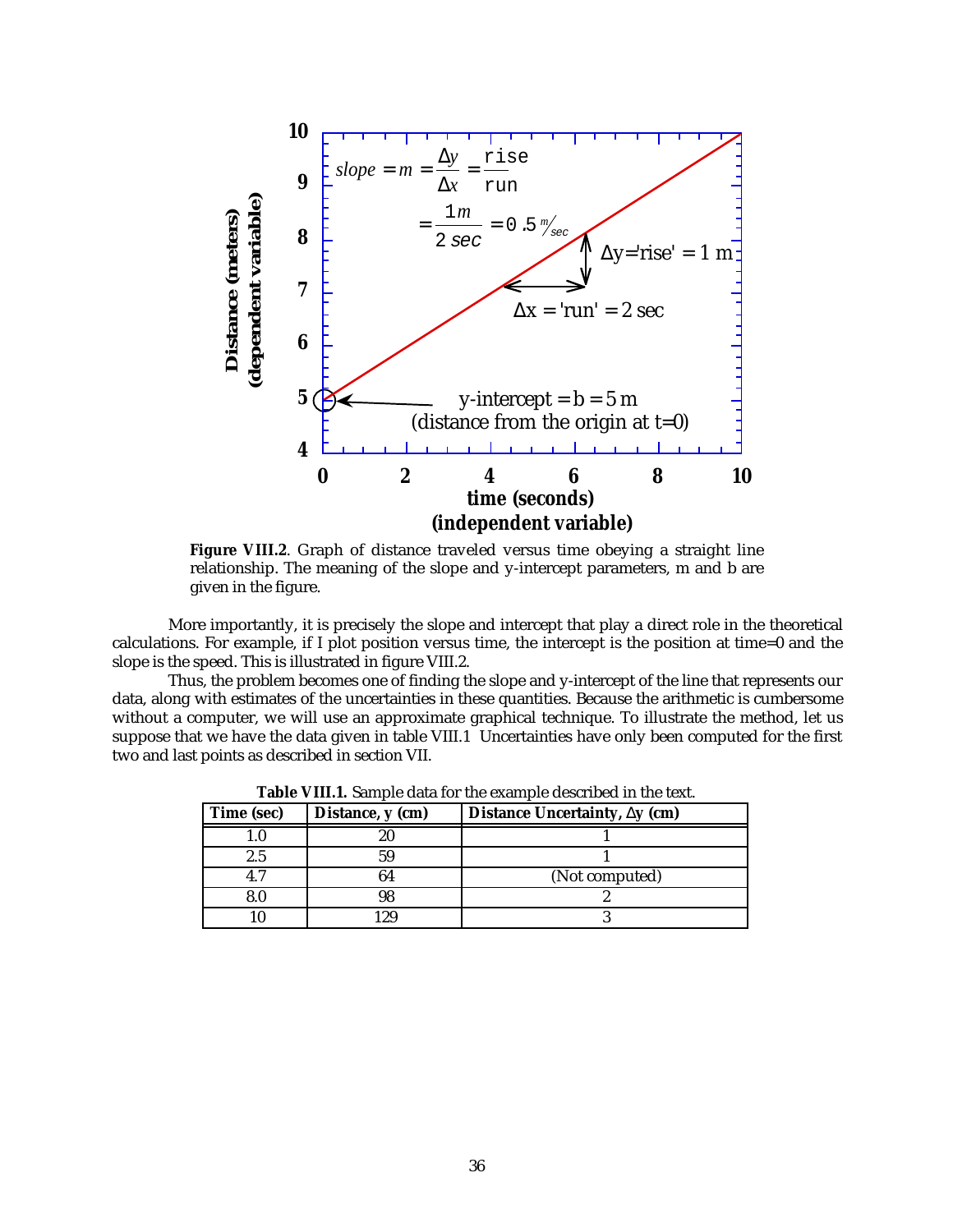

**Figure VIII.3.** Data from table VIII.1 with a 'best fit' line drawn in. The circles represent the data and the boxes indicate the points on the line used to compute the slope. Notice that the error-bars illustrating the uncertainties in this data set are about the same size as the plotting symbol. Following the rules outlined in section VII, errors are computed and shown only for the first two and last two data points.

The first step is to plot the data as shown in figure VIII.3. Using a ruler, we can draw the line that comes the closest to all the data points. This line we call the 'best fit' line. If all the uncertainties on the data points are small or about the same size, then this is pretty easy. If, however, some data have much larger or smaller uncertainties than the rest, then this is a bit more difficult. In this case you must try to give more importance to the data with smaller uncertainties. Large uncertainties means that those measurements provides less information and thus, should be given less importance.

The y-intercept of the line is simply read from the graph. In this case it is about 13 cm. Remember everything has units! To find the slope, we use the standard 'rise over run' method (see figure VIII.2)

$$
m = \frac{y_2 - y_1}{x_2 - x_1}
$$
 (VIII.2)

where  $y_1$ ,  $y_2$ ,  $x_1$ , and  $x_2$  *are points on the line, <u>not</u> data points.* **This is important**: once you have drawn the best fit line through your data, it is the slope and y-intercept of the line in which we are interested, not that of the data. Notice that in this case none of the data points lie exactly on the line. We use the data to find the line and we use the line to find the parameters to compare with theory. In this case we get

$$
m = \frac{32cm - 140cm}{1.7 \text{ sec} - 11.3 \text{ sec}} = 11.25 \, \text{cm/sec} \rightarrow 11 \, \text{cm/sec}
$$
 (VIII.3)

The last step in equation VIII.3 is included because we can only keep two significant figures in the answer since the data in Table VII.1 are only known to two significant figures. Finding the slope of a line by reading a graph might appear to be inaccurate because of the additional uncertainty in reading points from the graph. In practice, however, this is not a problem. By choosing points far apart,  $y_2 - y_1$  and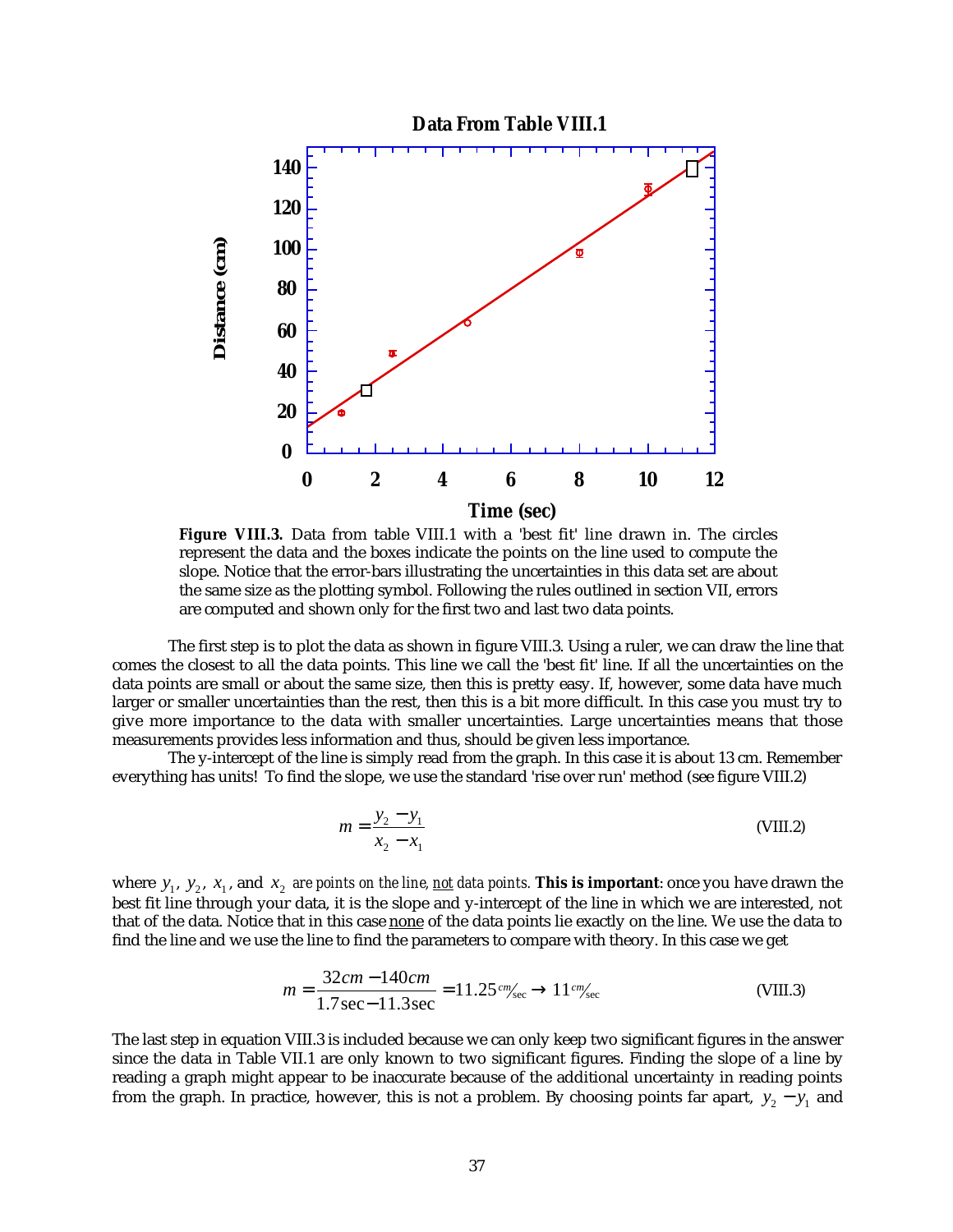$x_2 - x_1$  are large compared with the uncertainty in reading the graph and we can ignore this tiny effect.

How do we find the uncertainties in the slope and intercept? The method we use is a variation of one first described by Prof. John L. Safko $^{\rm l}$ . We begin by drawing a parallelogram that encloses all the data and the uncertainties. This *parallelogram of uncertainty* is shown in figure VIII.4.



**Figure VIII.4.** Same as figure VIII.2 but with the parallelogram of uncertainty added.

The upper and lower lines of this parallelogram are drawn parallel to the best fit line and the ends are drawn parallel to the y-axis. The parallelogram of uncertainty is drawn so that it encloses all data points and error bars. Any estimate of the slope and y-intercept we make must result in a line that passes through the ends of the parallelogram without ever crossing the top or bottom. We can thus construct the lines with the maximum and minimum slopes by drawing lines through opposite corners. This is shown in figure VIII.5.

The line labeled A has the maximum slope and the one labeled B has the minimum slope consistent with the parallelogram. Computing the slopes of these two lines as we did for the best fit line gives

$$
Slope_{\text{max}} = m_A = \frac{10cm - 140cm}{0.86 \text{ sec} - 10 \text{ sec}} = 14 \, \text{cm/sec}
$$
 (VIII.4)

$$
Slope_{\min} = m_B = \frac{31cm - 122cm}{0.86\,\text{sec} - 10\,\text{sec}} = 10\,\text{cm/sec}
$$
 (VIII.5)

The difference between these two extreme values for the slope gives

$$
m_A - m_B = 4 \, \text{cm/sec} \tag{VIII.6}
$$

Because we want to express our uncertainties symmetrically, as plus or minus some value, not as a total range, we divide this difference by 2 to get a measure of the uncertainty in the slope for this experiment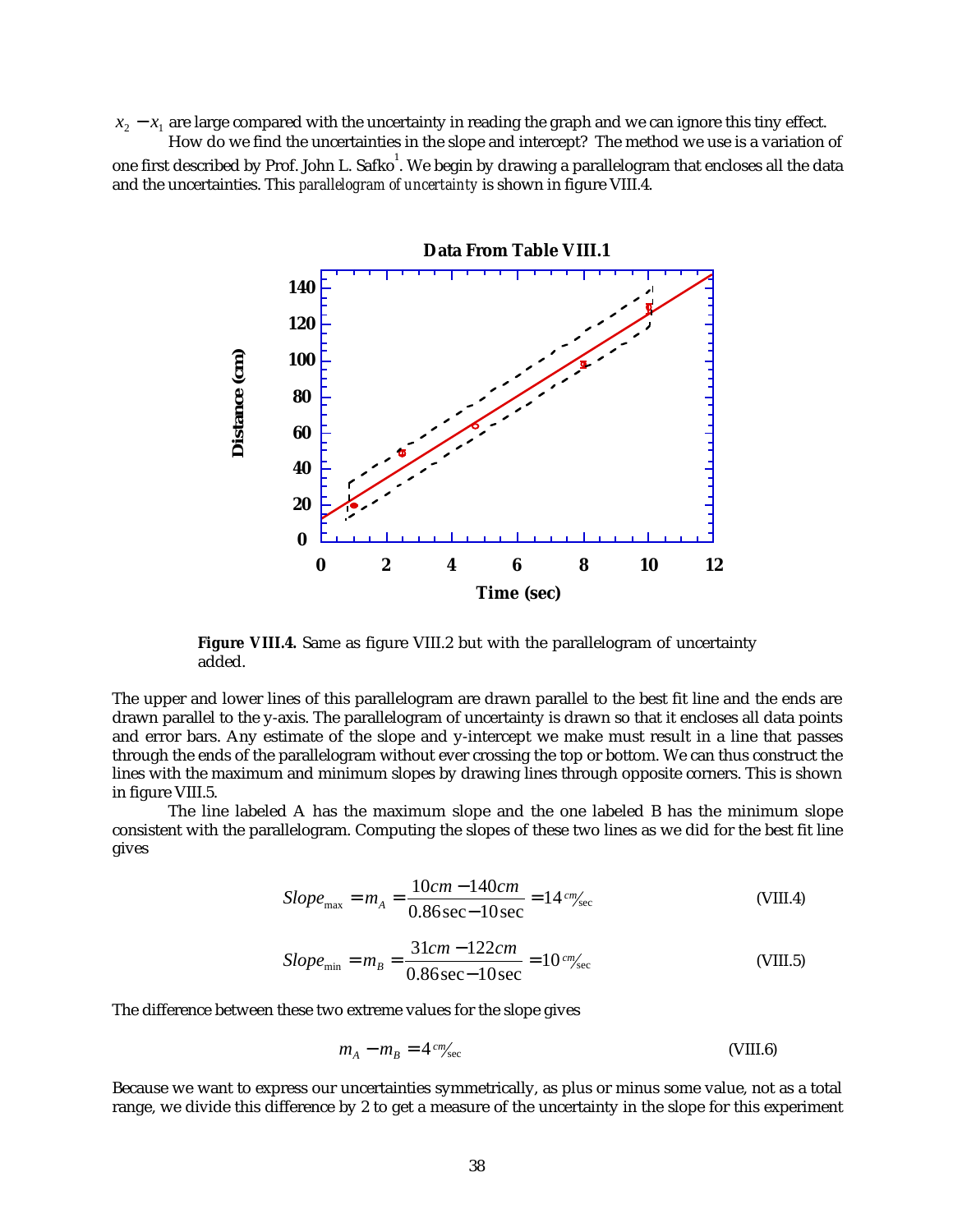to be 
$$
\frac{m_A - m_B}{2}.
$$



**Figure VIII.5.** The lines A and B represent the lines of maximum and minimum slope, respectively. They are drawn by connecting the diagonals of the parallelogram of uncertainty.

Comparing the data to the two lines we've drawn, we see that it is unlikely that we'd ever choose either line A or B as the best fit line. Thus, we have overestimated the uncertainty. A more careful analysis of this method shows that we can get a reasonable estimate of the uncertainty in the slope by dividing by a factor related to the number of data points, namely

$$
\Delta m = \frac{m_A - m_B}{2} \frac{1}{\sqrt{N - 1}}
$$
 (VIII.7)

where N is the number of data points. Equation VIII.7 gives an estimate of the most probable uncertainty that we wish to report. To understand the denominator in equation VIII.7, consider the following. If  $N=1$ , ∆*m* = ∞ since a line with any slope can be drawn through one point. For N=2, a line can be drawn exactly through two points. In this case the parallelogram of uncertainty arises only from the individual uncertainties on the two data points. Hence, it is reasonable that  $\Delta m = \frac{m_A - m_B}{2}$  $\frac{p}{2}$ . For N>>2, the measure of the uncertainty decreases like the square root of N. This is exactly the behavior we see when computing the standard deviation to find the uncertainty in an average. Although this is not an exact solution to the problem, it is a reasonable one. So, in the example we are considering here, we have

$$
\Delta m = \frac{4 \, \text{cm/sec}}{2\sqrt{5-1}} = \frac{4 \, \text{cm/sec}}{4} = 1 \, \text{cm/sec}
$$
\n(VIII.8)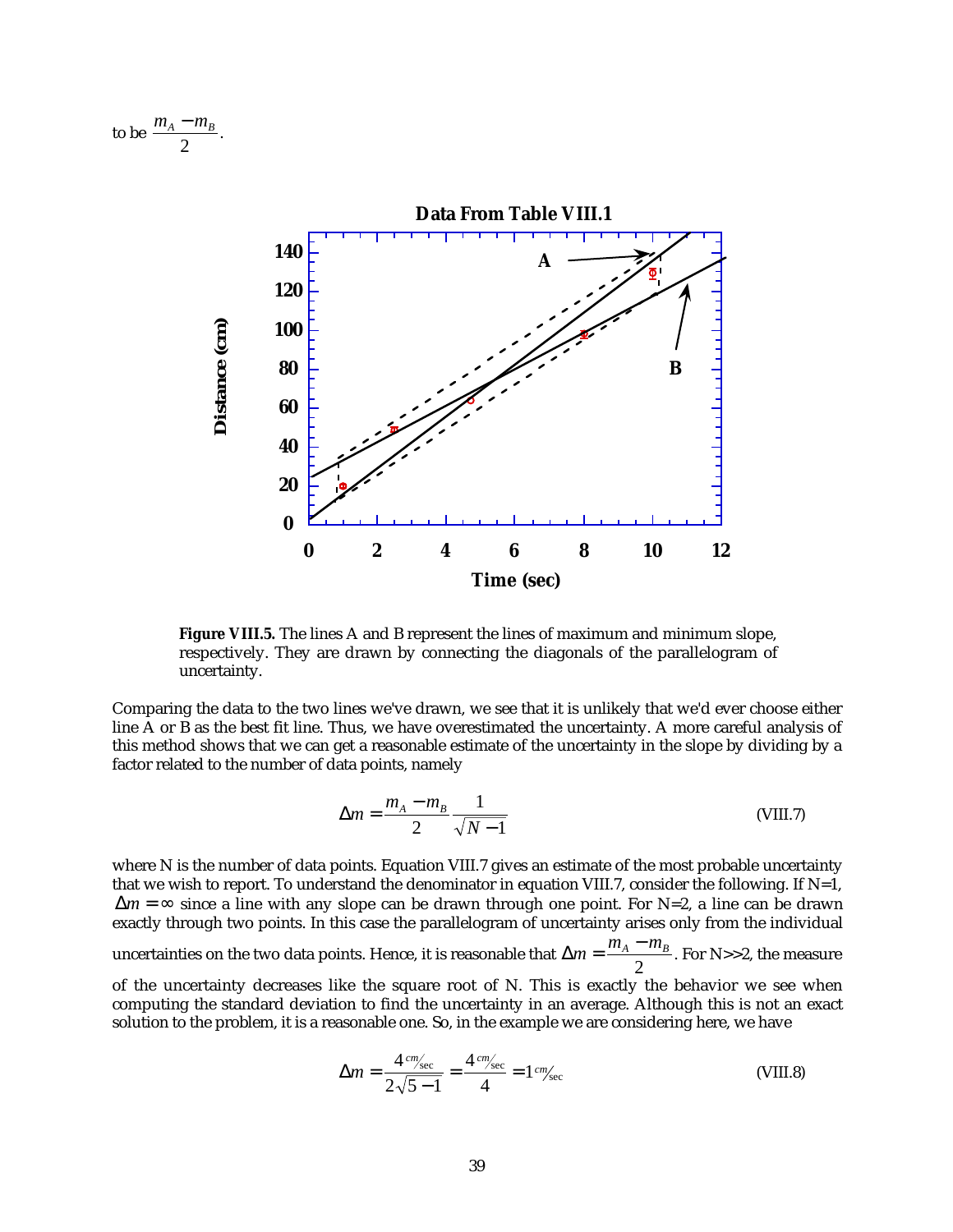Finding the uncertainty of the y-intercept proceeds in a similar fashion. In this case we simply read the values from the graph to find the upper and lower limits of 24 cm and 0.8 cm. The difference between these two values gives a measure of the uncertainty. The uncertainty we report is related to this difference just as in equation VIII.7

$$
\Delta b = \frac{24cm - 0.8cm}{2\sqrt{5 - 1}} = \frac{23.2}{4} \, cm = 6 \, cm \tag{VIII.9}
$$

Thus, the final answer is expressed as

$$
m = (11 \pm 1)^{cm/sec}
$$
 (VIII.10)

$$
b = (13 \pm 6)cm
$$
 (VIII.11)

Notice that the uncertainty in the slope is about the same size as the uncertainties on the data we are fitting. However, the uncertainty in the y-intercept is very large, about 50%. Why is this intercept so poorly determined? These observations about the relative uncertainties are typical of this type of analysis. In the case of the slope, we are finding a kind of generalized average so it makes sense that the uncertainties are commensurate with (or even smaller than) that of the data. For the y-intercept, however, we are making an extrapolation to values of time for which we have no data. The farther we extrapolate from the region where we have data, the more uncertain the values get. At some point (not very far from the data!), we will have over 100% uncertainty in the position of the object and we can say nothing about it from our experiment. You may argue that we know that the object moved at a constant speed and we *know* that it continued for times before and after the measurement interval. This may be so, but we have no data to substantiate this claim. To reduce the uncertainties, we must collect more data.

Nevertheless, there will *always* be uncertainty in the y-intercept, even if it is in the middle of the data set. Just because you have a data point on the y-axis, do not assume that it completely determines the y-intercept. In the example above, the best fit line does not pass directly through any of the data points and this may be the case for your data as well. Construct the parallelogram of uncertainty, find the range for the slope and y-intercept and compute the uncertainties.

This technique is so useful that with some thought we can apply it to a variety of other situations that don't appear to be linear relationships. For example, plotting the position versus time squared for a falling object, plotting pressure versus 1/volume for an ideal gas, plotting power versus the square of the current though a resistor and plotting the period versus the square root of the length for a simple pendulum all give straight line graphs. Once you have a graph that is a straight line, the graphical technique can be applied.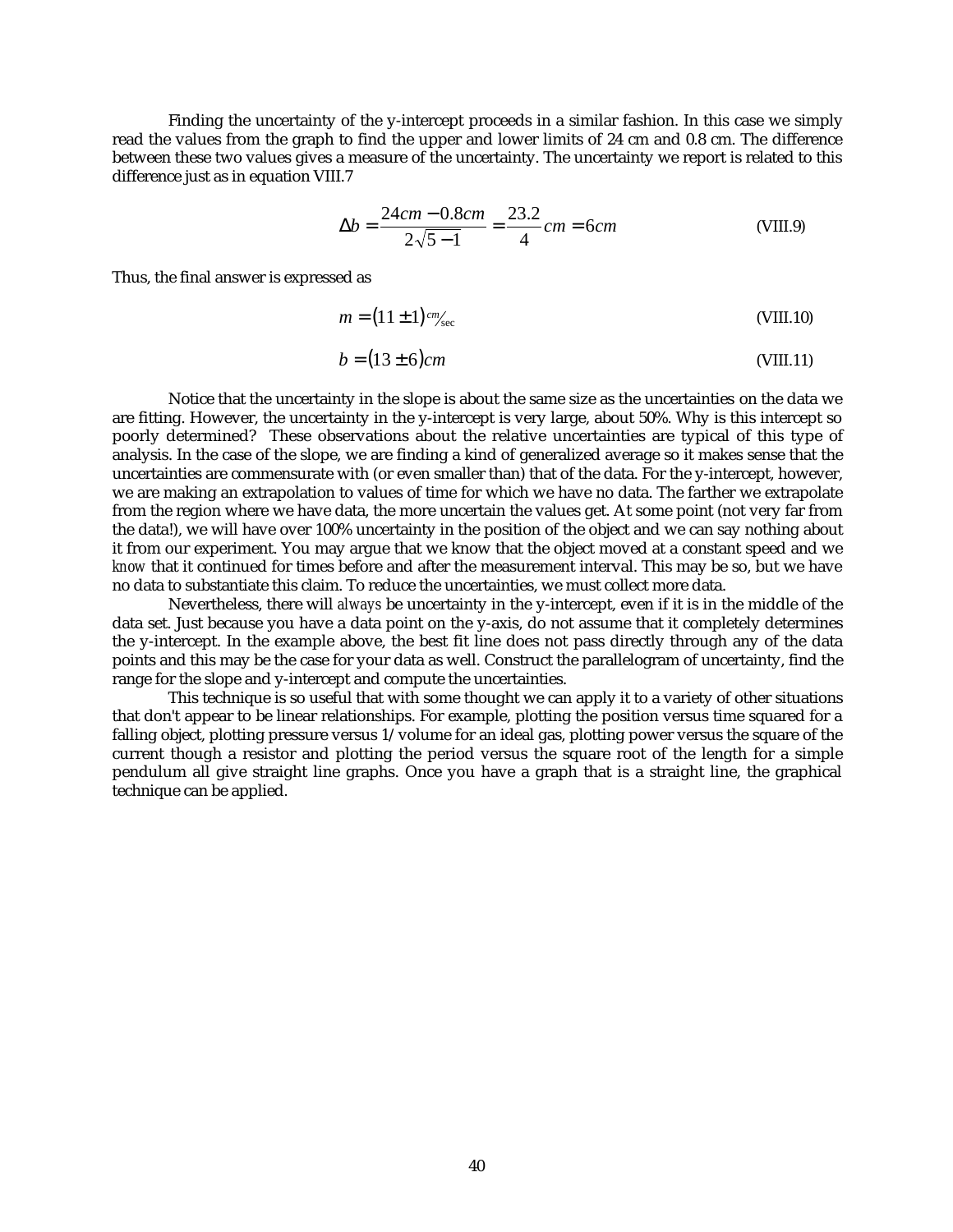#### *Using Semi-log paper*

A slightly more complicated, but common case, is the exponential function. This situation is often confusing because we use semi-log graph paper to simplify plotting the data. Suppose we measure the activity of a radionuclide at several times and find the data given in table VIII.2.

| Time (min) | <b>Activity, A (counts/sec)</b> | Activity Uncertainty, ∆A<br>(counts/sec) |
|------------|---------------------------------|------------------------------------------|
| 0.0        | 1010                            |                                          |
| . .0       | 740                             | 28                                       |
| 2.0        | 585                             |                                          |
| 3.0        | 435                             |                                          |
|            | 325                             |                                          |

**Table VIII.2.** Activity as a function of time for our radioactive source.

Since we know that radioactive decay follows an exponential decay law, we expect to find that the activity as a function of time is given by

$$
A(t) = A_0 e^{-\lambda t}
$$
 (VIII.12)

where  $A_0$  is the activity at time = 0 and  $\lambda$  is the decay constant. To use our technique to find the decay constant and the initial activity, we must first rewrite equation VIII.12 so we have a linear relationship to plot. This we do by taking the natural logarithm of both sides of the equation and using the basic properties of the exponential and logarithm functions to get:



By plotting the natural logarithm of the activity,  $\ln[A(t)]$ , versus time we should get a line with a yintercept of  $\ln [A_0]$  and a slope of - $\lambda$ . We can either compute the logarithms of each of the activities and use regular graph paper or we can use semi-log paper. It is always preferable to use semi-log paper. On semi-log paper, the distance along the vertical axis is proportional to the logarithm of the number plotted. This gives you the advantage that while you plot your data directly, with no extra calculations, the vertical distances are proportional to the desired logarithms. In this way, data that follows an exponential decay curve will produce a straight line as shown in figure VIII.6. **Once we have a straight line relationship on our graph paper, we can apply our parallelogram of uncertainty method exactly as before.**

However, we must be careful. When the data was plotted, the logarithm was never computed. Just because the graph paper has translated the picture for us, does not mean that the logarithms have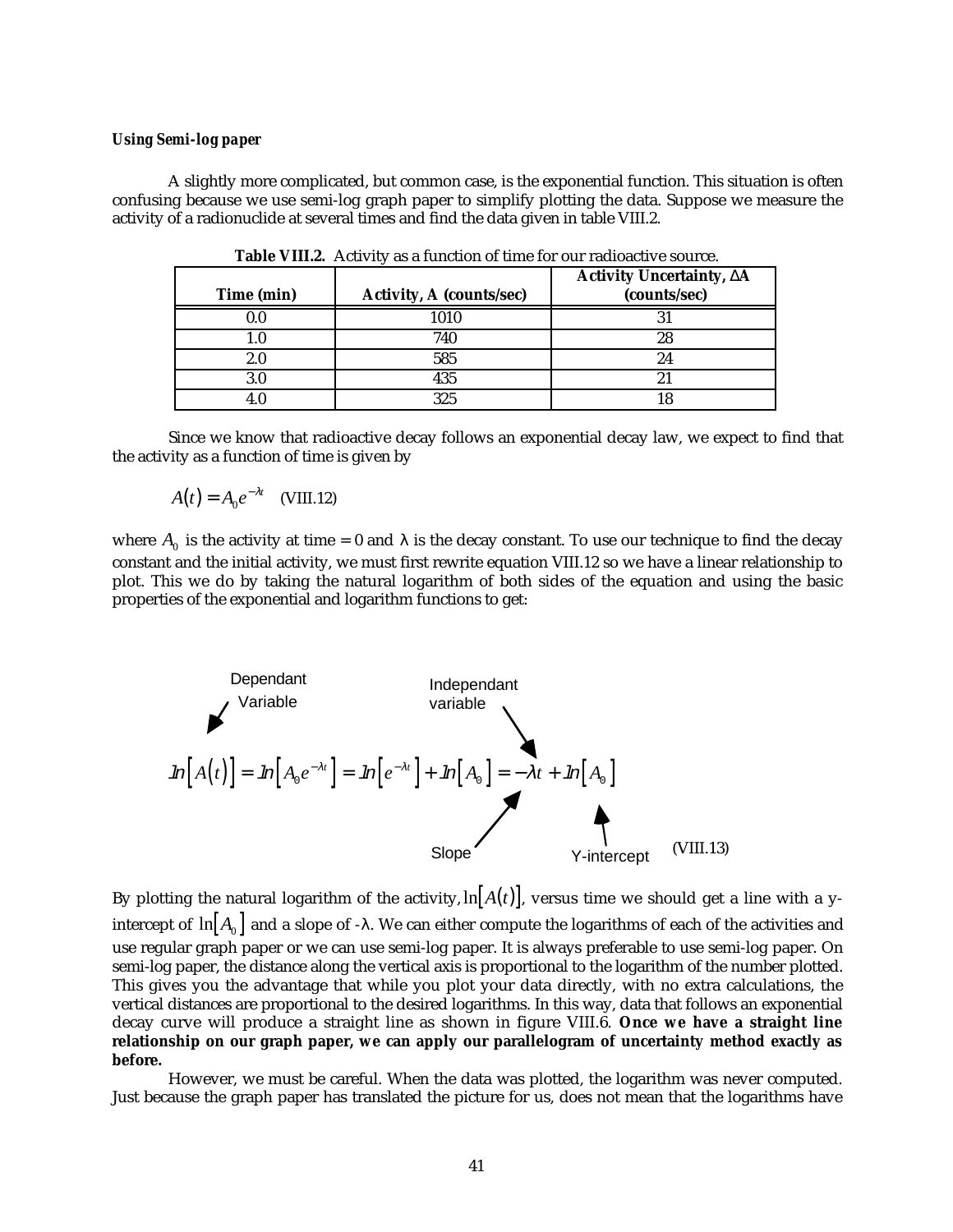been mysteriously computed for us. *When finding the slopes on semi-log graph paper, remember to compute the logarithms!* In this case, the slope of the best fit line is found from the points on the line indicated by the boxes in figure VIII.6 as

$$
Slope = \frac{\ln(860 / \text{sec}) - \ln(282 / \text{sec})}{0.5 \text{min} - 4.5 \text{min}}
$$
  
= 
$$
\frac{\ln(\frac{860}{282})}{-4.0 \text{min}} = \frac{1.1}{-4.0 \text{min}} = -0.27 / \text{min} = -\lambda
$$
 (VIII.14)

and we find the decay constant to be  $\lambda = 0.27 / \text{min}$ . The y-intercept, on the other hand, can be read directly from the graph to be 1000/sec or, in the same units as the slope, we have

$$
A_0 = \frac{1.00 \times 10^3}{\text{sec}} \times \frac{60 \text{sec}}{1 \text{min}} = 6.00 \times 10^4 / \text{min}
$$
 (VIII.15)



**Figure VIII.6.** Plot

of radioactive decay data from table VIII.2 on semi-log graph paper. Error bars are plotted for only the first two and last two data points as described in section VII.

So by using semi-log paper, we can get a linear relationship to graph and only have to compute one logarithm to find the equation of the line.

The uncertainties in the slope and y-intercept are estimated from this plot in exactly the same way as was done on a plot on regular graph paper. The parallelogram of uncertainty is constructed, the lines of maximum and minimum slope are drawn. The extreme slopes are computed using the same method illustrated in equation VIII.14 and the extreme y-intercepts are read from the graph. The uncertainties are then computed just as before. Thus, using semi-log graph paper follows the same procedures as for a plot on regular paper, with the only difference being the way the slope is calculated.

The process of estimating the best fit straight line through a data set is central to the connection